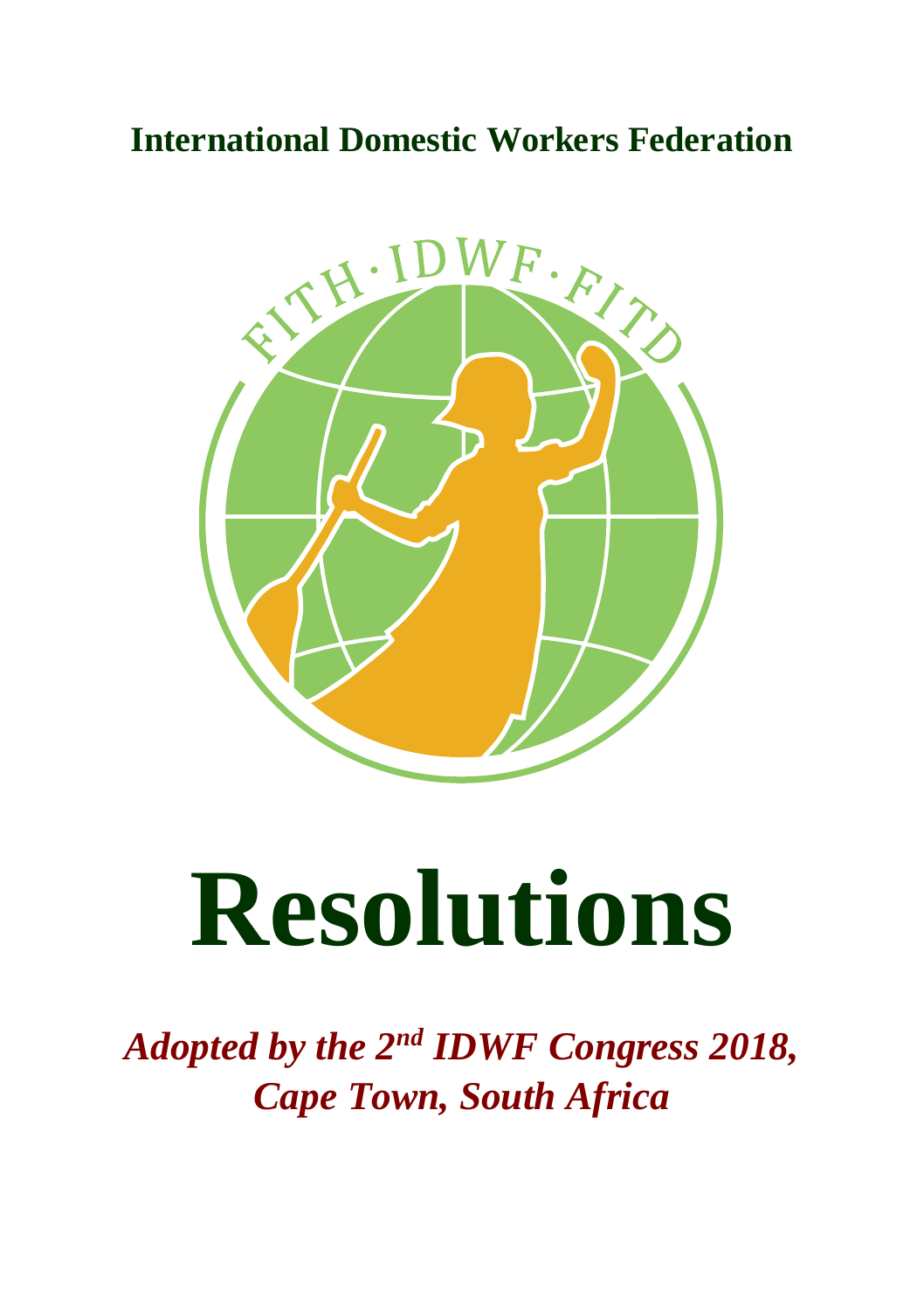# *Foreword*

*By Myrtle Witbooi, the President, Carmen Britez, Vice President and Elizabeth Tang, General Secretary*

The IDWF is a growing movement of domestic workers. The second Congress in Cape Town, South Africa gives us inspiration and renewed energy to fight for our dignity, rights and freedom. Eighteen resolutions have been adopted. They are the goals and the concrete guides for our program of action in the next 5 years.

#### **Federation Development**

Concerned resolutions: 5, 6, 7, 8, 11, 13 and 16

In the next 5 years, we have to craft and implement a strategy mobilizing the entire organization to contribute towards its longterm sustainability. This will involve putting in place a financial system which is fair, accountable and efficient. At the same time, the IDWF will invest more in organizing, to work with our affiliates for a solid and strong base. Emerging issues such as employment through online platform, environment protection, health and safety at work, etc., will to be included in planning.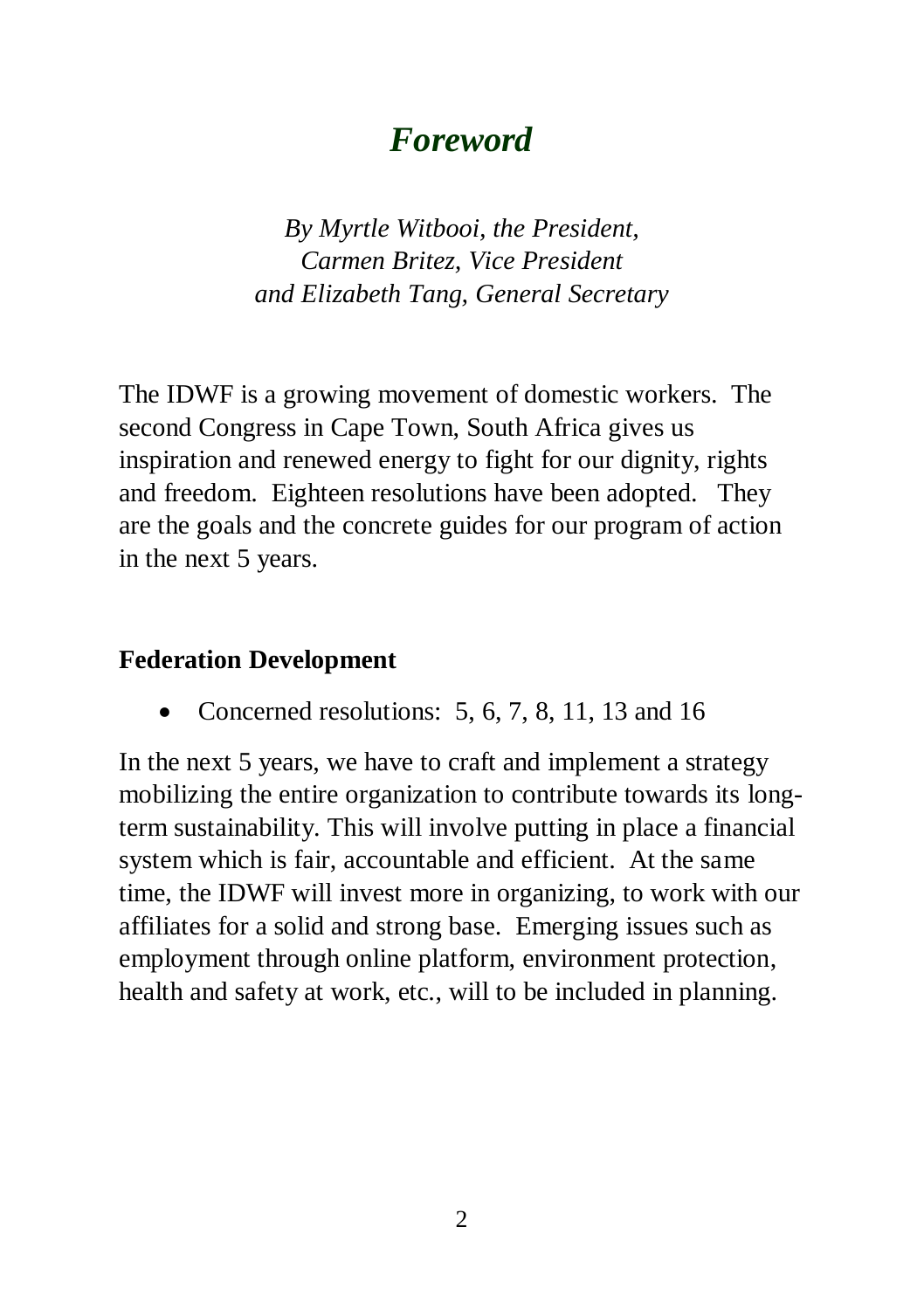#### **Combating Gender-Based Violence and Discrimination**

• Concerned Resolutions 1, 9, 10

Gender-based violence and discrimination are commonplace among domestic workers due to gender, class, race, ethnicities, religions and age. The IDWF needs to develop policies, education tools and campaigns to raise awareness and address them. On immediate terms, the IDWF will participate actively in the ILO process for an international convention to address violence in the world of work.

#### **Addressing Specific Needs of Domestic Workers in the Care Economy**

Concerned resolution 2, 3, 4 & 5

In the care economy, domestic workers, should be part of a comprehensive system, recognized and protected as care providers. At the same time, their care needs (e.g. child care) need to be addressed too. Migrant domestic workers call for our added attention in this regard. The IDWF will work collaboratively with the ITUC and the GUFs to strengthen organizing and campaigns for a comprehensive care system for the benefits of all.

Finally, the IDWF will work with its affiliates to achieve ratification of the C189 in at least 10 countries in the next 5 years (refer to Resolution 12  $& 14$ ). To do this and in all its programs and campaigns, the IDWF will strengthen partnership with its allies, especially those representing the informal sector (resolution 15).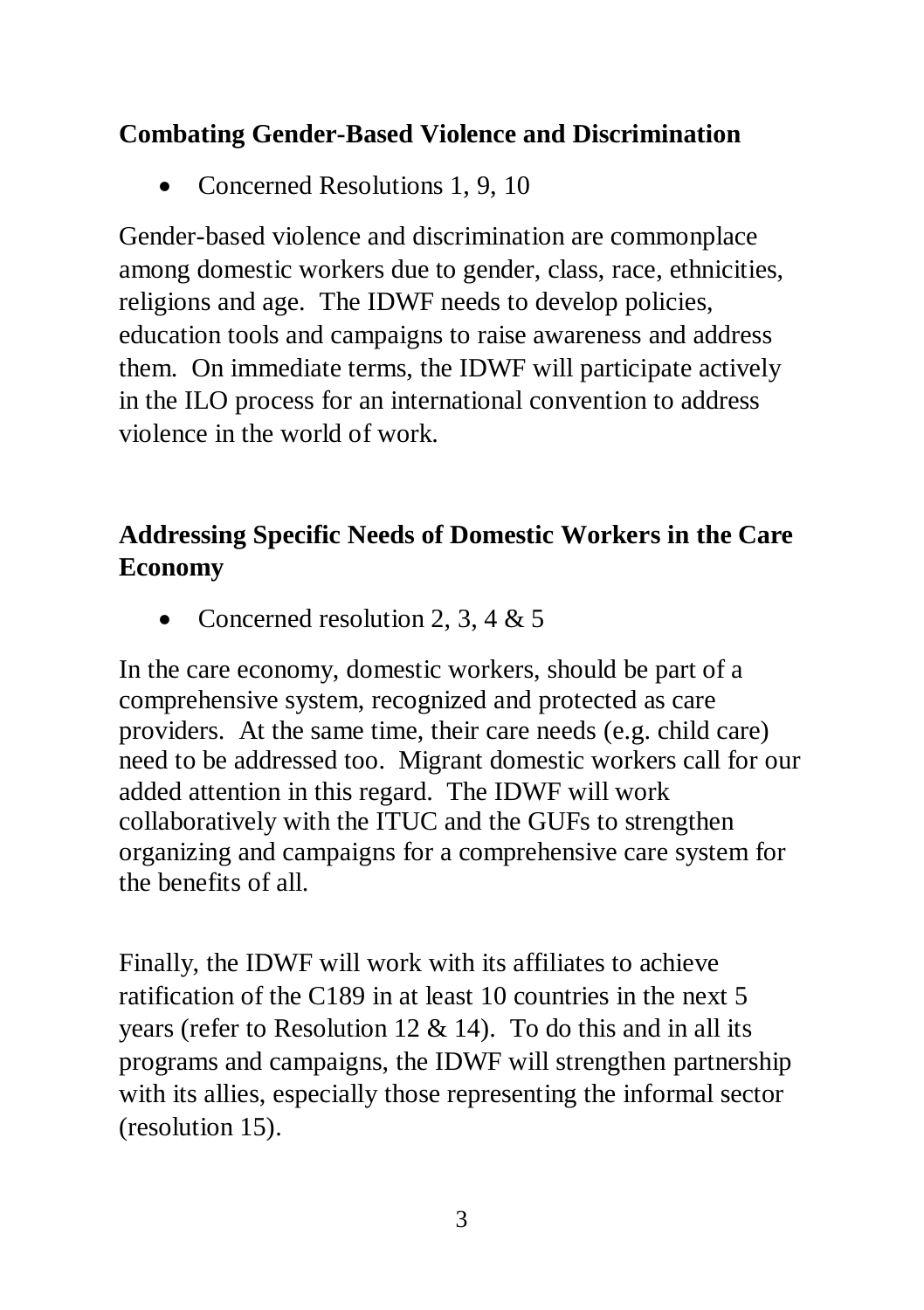# *Table of Contents*

| 1. | <b>Composite Resolution on Human Rights and</b><br><b>Anti-Discrimination: Building an Inclusive</b><br><b>Global Union</b> | 6  |
|----|-----------------------------------------------------------------------------------------------------------------------------|----|
| 2. | <b>Quality Child Care for Domestic Workers</b>                                                                              | 9  |
| 3. | <b>Rights of Domestic Workers in a</b><br><b>Comprehensive System of Care</b>                                               | II |
| 4. | <b>Developing Solutions to the Care Crisis</b>                                                                              | 15 |
| 5. | <b>Protection of Migrant Domestic Workers</b>                                                                               | 17 |
| 6. | <b>To Promote Environmental Protection</b><br>through Waste Reduction and Recycling                                         | 20 |
| 7. | <b>Building Power for Domestic Workers in the</b><br><b>Online Economy</b>                                                  | 22 |
| 8. | <b>On Domestic Workers Health and Safety</b>                                                                                | 24 |
| 9. | <b>Eradication of Child Labour</b>                                                                                          | 28 |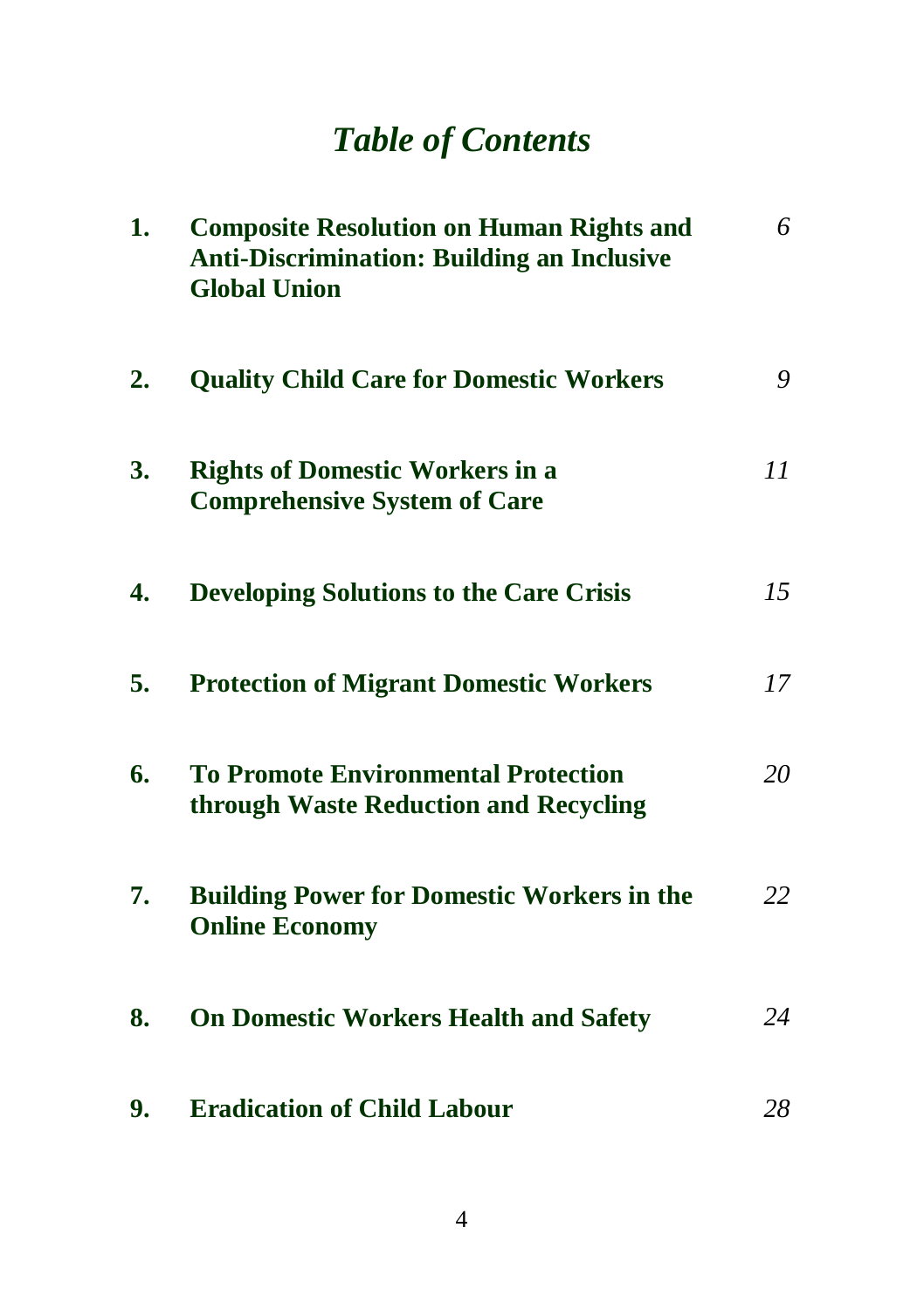|            | 10. To Eradicate Gender Based Violence                                                                                                                 | 32 |
|------------|--------------------------------------------------------------------------------------------------------------------------------------------------------|----|
| 11.        | <b>Appointment of an Assistant General</b><br><b>Secretary</b>                                                                                         | 35 |
|            | 12. On Ratification of C189                                                                                                                            | 37 |
| 13.        | <b>Consolidating the Base of the IDWF and its</b><br><b>Affiliates</b>                                                                                 | 38 |
| 14.        | Focusing on the Role of the State in<br><b>Protecting the Rights of Domestic Workers</b>                                                               | 39 |
| 15.        | <b>On Solidarity with the Labour Movement</b><br>through Collaboration Especially with the<br><b>Informal Sector</b>                                   | 40 |
| 16.        | <b>A Sustainability Strategy for IDWF</b>                                                                                                              | 41 |
| 17.        | <b>Emergency Resolution (1):</b><br><b>In Support of Central American Migrants</b><br>and Condemning the US Government Border<br><b>Militarization</b> | 45 |
| <b>18.</b> | <b>Emergency Resolution (2):</b><br>On Solidarity with the Working Class in<br><b>Brazil</b>                                                           | 47 |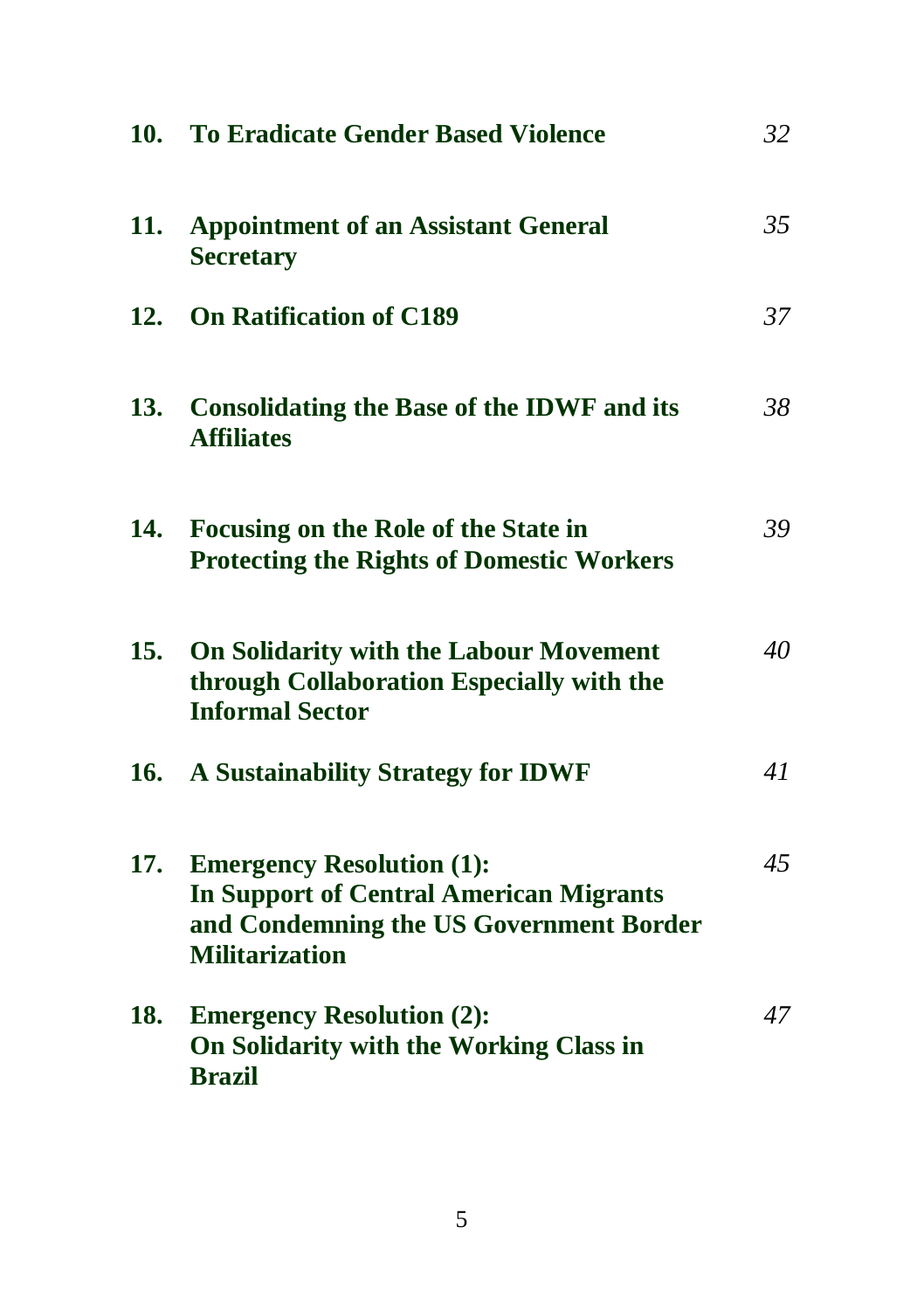# **1. Composite Resolution on Human Rights and Anti-Discrimination: Building an Inclusive Global Union**

*Based on proposed resolutions on The Fight Against Anti-Black Racism, Recognizing the Rights of Indigenous Domestic Workers and Fighting against Discrimination and Recognition and Empowerment for LGBTQI Domestic Workers by affiliates in Latin America, North America and Caribbean*.

#### **Whereas**

- Every domestic worker, just like any other workers in the society, is entitled to a job with decent wages and working conditions, basic human rights protection, and the right to be treated as an equal member of the human family, regardless of gender, race, colour, creed, ethnic origin, caste system, gender identity, sexual orientation, religion, ability, family status and age.
- Yet globally, domestic workers are subject to rampant discrimination, exploitation, harassment, violence, human trafficking; and human right abuses in the hands of government policies, employers and the practices of employment agencies, very often condoned by governments.
- In order to eradicate these gender, racial and economic injustices, such as gender-based violence, the super exploitation of migrant domestic workers, etc., we need to acknowledge that domestic workers are in an unequal power relation because the societal system is grounded in colonialism, male domination, racism and class exploitation.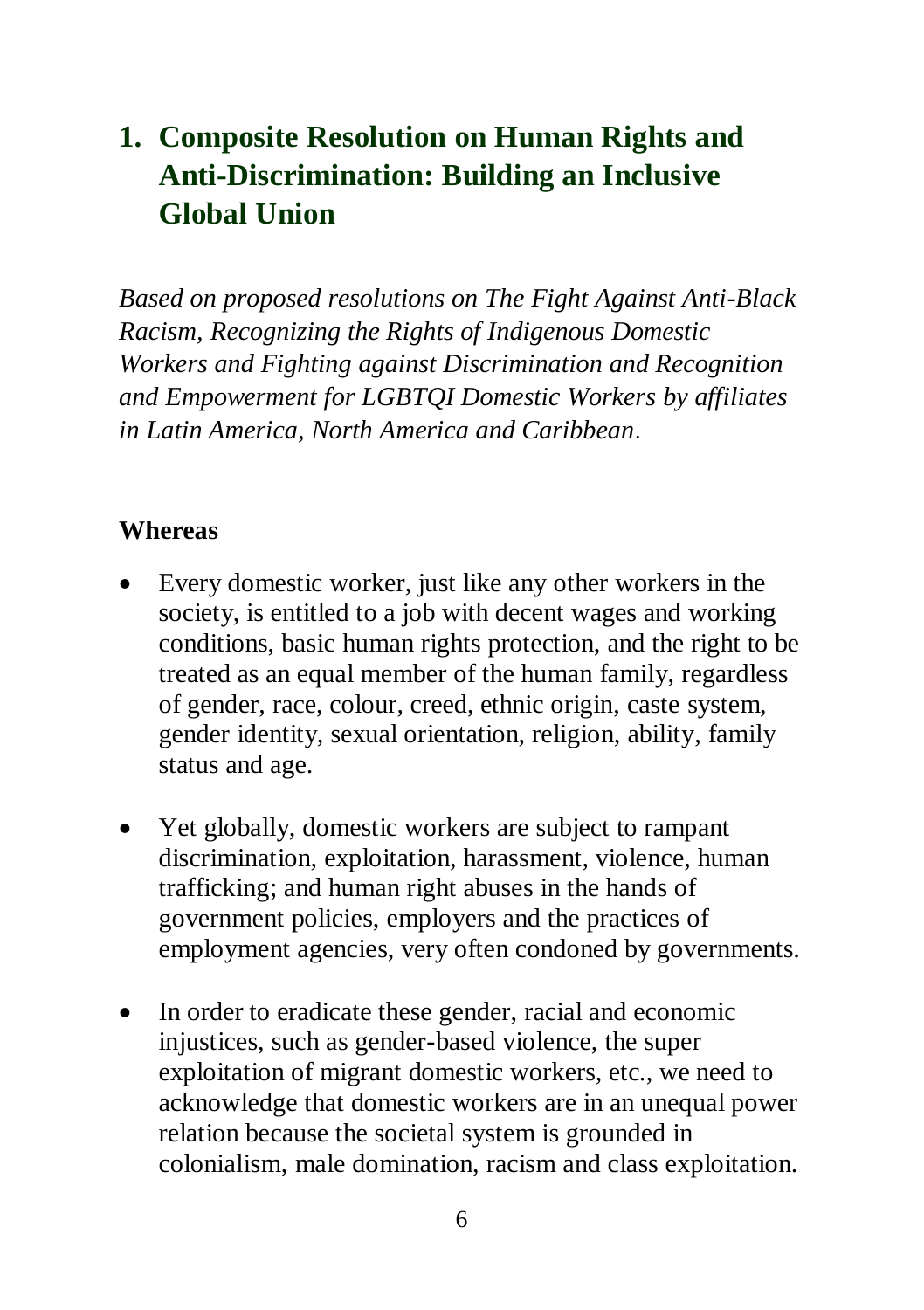- It is also critical to recognize the following:
	- 1. The lived experiences of Indigenous domestic workers worldwide who are subject to ongoing colonization through neoliberal agenda, destruction and privatization of lands and denial of basic services,
	- 2. The global phenomenon of anti-Black racism.
	- 3. The disproportionate high levels of oppression and discrimination experienced by LGBTQI domestic workers
	- 4. The human rights abuses and deplorable working conditions for Dalit women based on gender, class and caste systems.
	- 5. Islamaphobia suffered by women domestic workers of Muslim faith.
- Given the current global political context of rising hate crimes and sentiments of anti-Black, anti-immigrant and refugees; anti-Semitism and anti-Muslim, and anti-LGBTQI communities, there is an urgency for IDWF as a global federation to reject the politics of division, learn from resistance movements of racial and gender justice across the globe, and continue to build a united and inclusive global union in the best interest of domestic workers.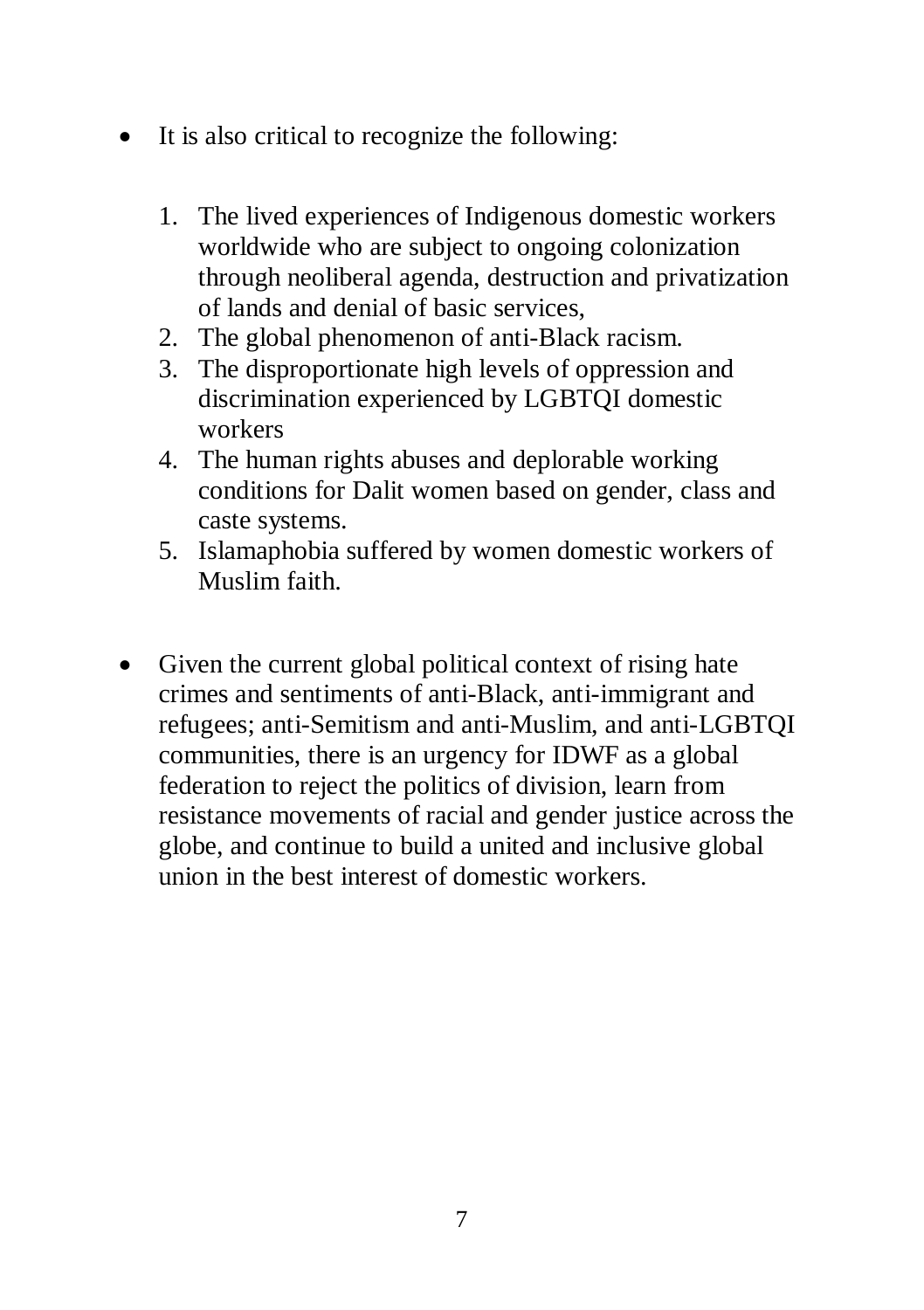#### *Therefore, be it resolved that:*

- IDWF affirms our commitment to the principles of human rights, anti-discrimination and inclusion. The diverse membership representation of our global federation must be protected, promoted and embraced.
- IDWF as a global federation of domestic workers stand against any abuses of human rights and discrimination in our workplaces, in the communities and in the society.
- IDWF Executive Committee to be mandated to draft a comprehensive anti-discrimination and human rights policy with action plan and present it for review and adoption in the next Congress 2023.
- In the next five-years, given our limited resources and capacity, IDWF will engage in educational activities, based on a three-pronged approach, on learning about antidiscrimination and human rights:
	- 1. To create more support and education tools so we can be better allies for each other,
	- 2. Through IDWF's priority campaigns, to integrate and reflect the experiences and activities of various groups of our membership, who face multiple systems of discrimination and oppression;
	- 3. IDWF will actively support and participate in campaigns led by ITUC, ILO, IUF, WIEGO, etc. that have the capacity and resources to move this important agenda forward.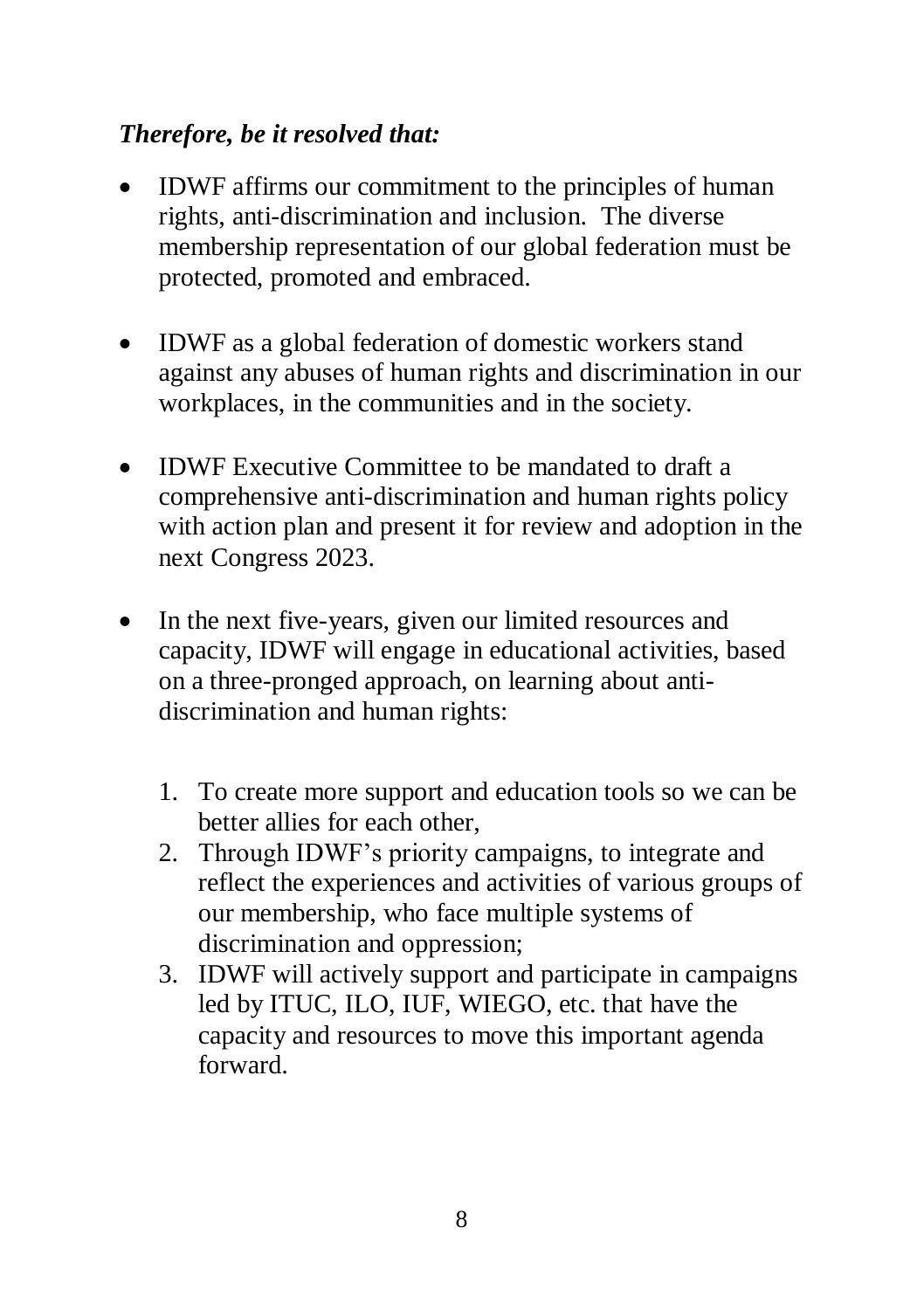# **2. Quality Child Care for Domestic Workers**

*Proposed by the Jamaica Household Workers' Union, endorsed by Affiliates of Latin America region*

#### **Recognizing:**

Quality child care centres are necessary for their ability to give children a good start in life;

#### **Reaffirming:**

Quality child care promotes the well-being of children and responds to the needs of domestic workers so they can fully participate in and contribute to the economic and social life of their community;

#### **Realizing:**

Quality child care is a significant industry, producing jobs and revenue across borders, and linkages to the rest of the economy that support other industries and stimulate even more economic activity; and

#### **Acknowledging:**

Child care is recognized in ILO Convention 102 on Social Security, ILO Convention 156 on Workers with Family Responsibilities, and ILO Convention 183 on Maternity Protection as key relevant labour standards.

#### **THEREFORE BE IT RESOLVED:**

That IDWF must campaign vigorously for the provision of good quality, affordable public child care centres as one important way the state can support women domestic workers increase incomes, and redistribute child care responsibilities between women, men and the state.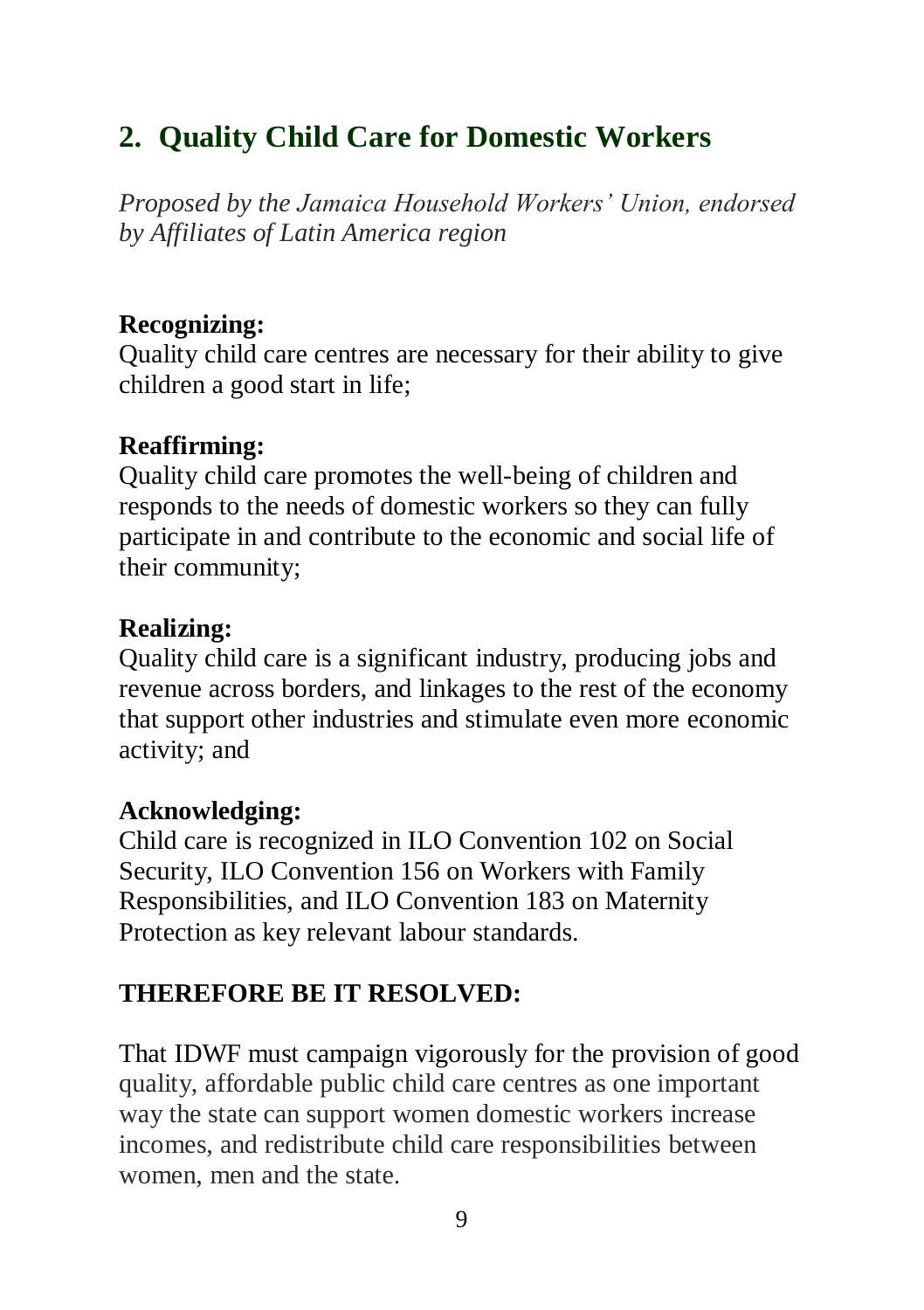#### **RECOMMENDS:**

That IDWF must press for affordable quality child care services as part of national social protections systems in the world, if that does not already exist, campaign for such policies to be developed and implemented.

That IDWF must press for affordable quality child care services as part of national social protections systems in the world, if that does not already exist, campaign for such policies to be developed and implemented.

That IDWF must give strong support to initiatives that guarantee public child care provisions and protect the rights of domestic workers as a way to create new decent work opportunities in the care sector and other sectors of the economy through multiplier effects.

That IDWF must call on governments to support gender responsive quality public child care services for all workers as an immediate and necessary investment to promote gender equality, protect women workers' livelihoods and improve the quality of women's work; and

#### **BE IT FINALLY RESOLVED:**

IDWF adopts Quality Child Care for Domestic Workers as part of its long-term goals and the aforementioned actions.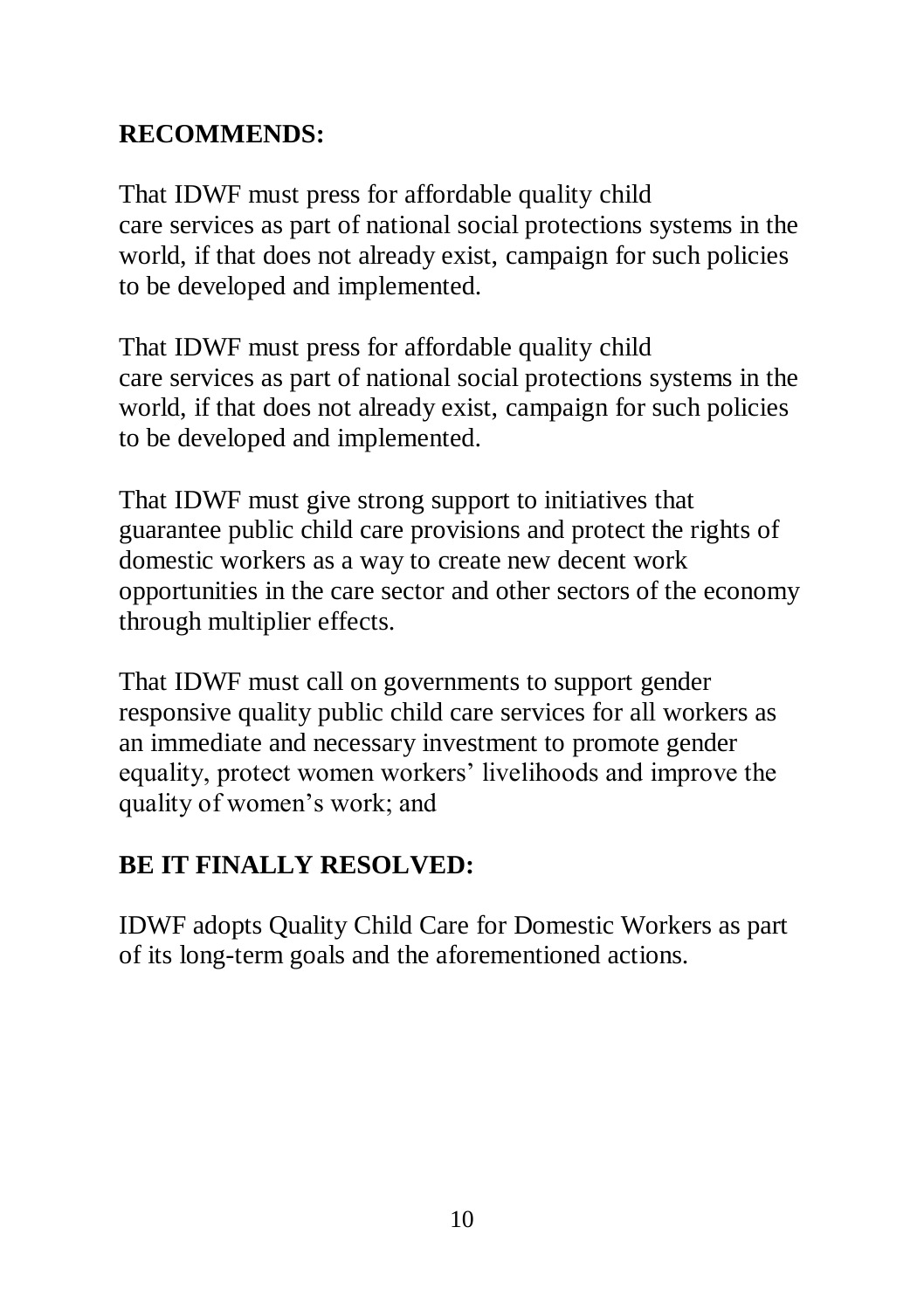# **3. Rights of Domestic Workers in a Comprehensive System of Care**

*Proposed by the IDWF Executive Committee*

#### **The 2nd IDWF Congress:**

**Recognizes** the current global discussion on "Care Work and Care Jobs - for the Future of Decent Work"<sup>1</sup> which embraces a broad definition of "care" work which includes

- paid and unpaid care work
- *direct*, personal and relational care activities such as care for children or the elderly AND *indirect* care activities such as cleaning and cooking
- institutional care and care in private homes
- arrangements of care which are paid and/or organized by society or privately - or both
- different employment relationships, either public or private and either through direct employment or triangular employment relationships
- a whole range of skills, among others special skills such as medical skills or those skills which are related to the complexity of home economics

**Acknowledges** the complexity of the "care" issue globally and the requirement to address the scope of care and care needs of a society by the need of its individual members.

**<sup>.</sup>** <sup>1</sup> ILO (2018), Geneva. Care Work and Care Jobs For the Future of Decent *Work*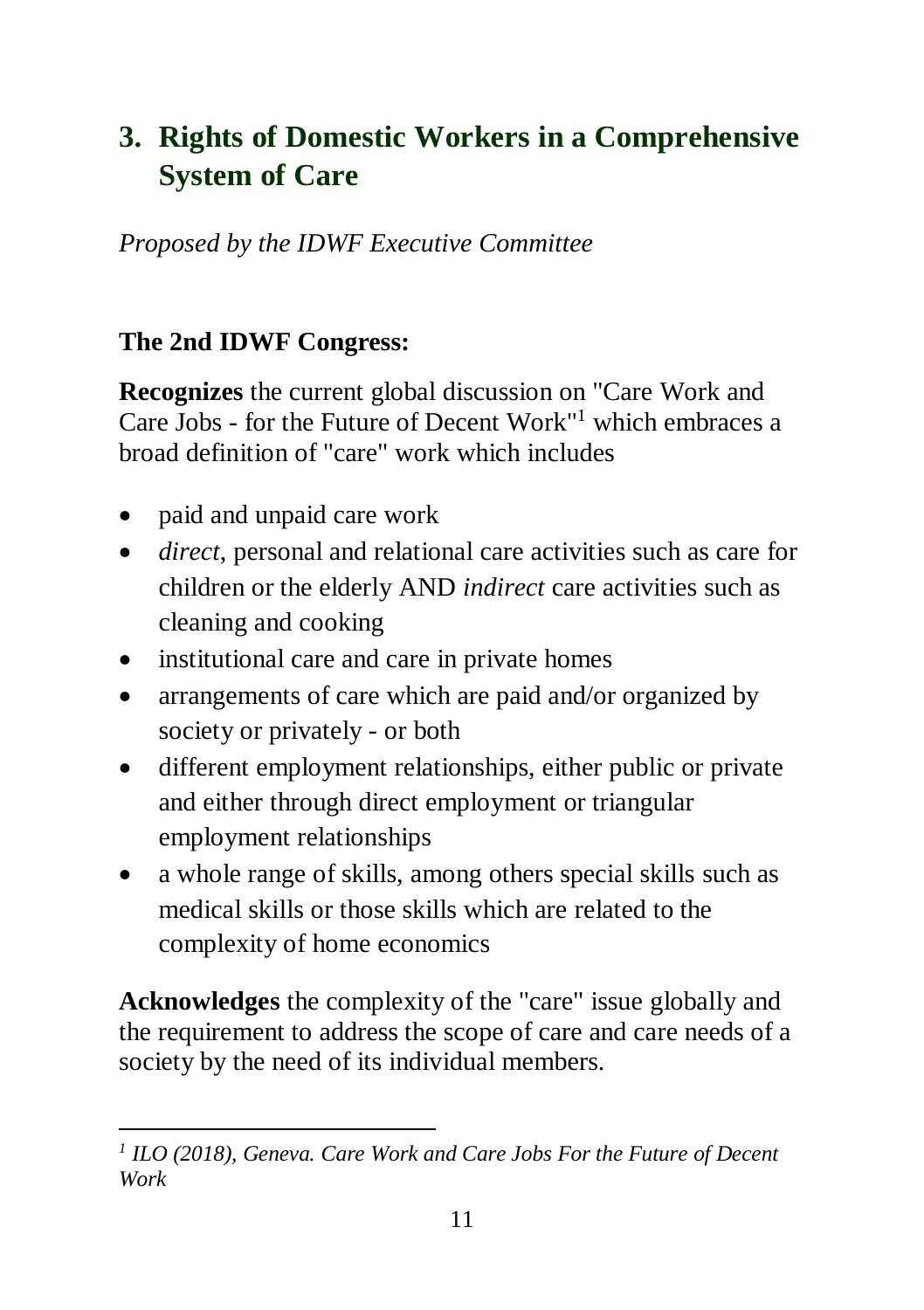**Reaffirms** that domestic workers are providers of personal and household service in or for private homes within an employment relationship, and on an occupational basis. Domestic workers can provide either direct or indirect care services, and very often both, depending on the place in the world and the socioeconomic context. They work directly for households, or through public or private intermediaries. According to the ILO, there are 70 million domestic workers over the age of 15 working directly for private households. They therefore make up roughly 22.7% of the global care workforce (which number 308,6 million).<sup>2</sup> Thus, domestic workers are by definition an essential part of the global care workforce. Rather than defining domestic work according to tasks, the distinguishing feature of domestic work is the work place (see definition in Article 1 of the ILO Convention 189 Decent Work for Domestic Workers). The ILO reports<sup>3</sup> that domestic work amount to at least 2.1 per cent of total global employment, only taking into consideration those domestic workers who are hired directly by a private household.

**Reaffirms** the fact that domestic workers find themselves at the low end with regard to working conditions. The ILO estimates that 75% of the sector is informal, thus only 25% of the global workforce are covered by labour laws and social protection. In particular live-in domestic workers often suffer from the most vulnerable conditions, such as long working hours, no or little rest time, no privacy and very little income - or sometimes no income at all but only compensation for the work done by providing food and shelter. The work situation is also characterized by a dual dependency relationship: economically and personally. Live-in domestic workers face special problems when they reach retirement age. In addition to their care needs

**.** 

*<sup>2</sup> See Footnote No. 1*

*<sup>3</sup> see Footnote No. 1*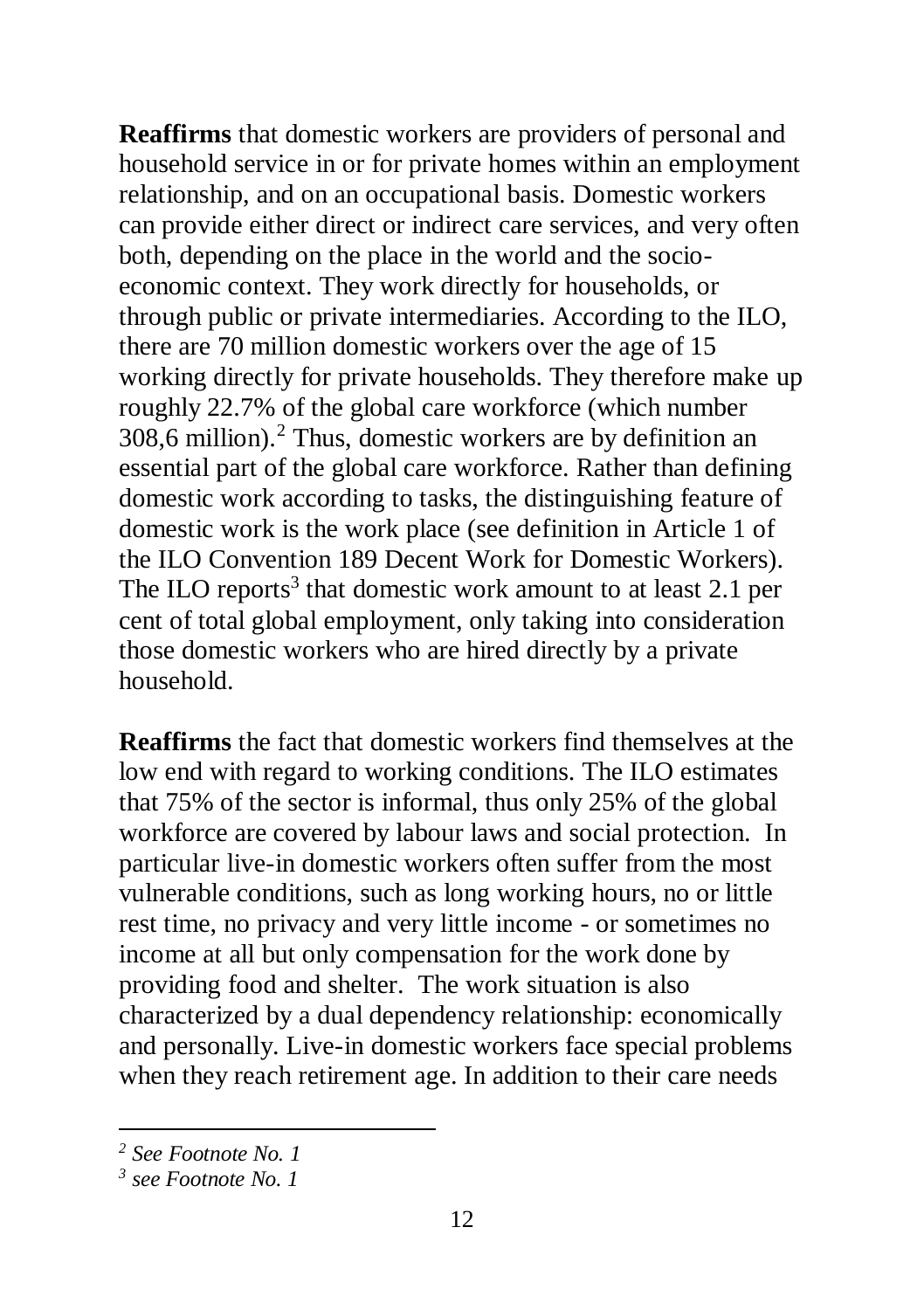because of their age, they are facing the problem of the lack of proper housing.

**Notes** that many domestic workers are migrant workers. The ILO estimates that about every 5th domestic worker in the world is a migrant domestic worker. There are regions with higher proportions of domestic workers. In high income countries about 80% of the domestic workers are migrant domestic workers. The migrant domestic workers work either legally in a country, or they are without documents. If they work informally, they are "illegal" in a double sense: because of their migration status and because of their informal work. Thus making them in particular vulnerable and open for abuse.

Migrant domestic workers contribute to the income of their families and societies of their home countries by sending remittances. Thus they are contributing to the common goods of the countries of origin and destination but they are often not receiving the level of protection they are entitled to.

Internal migration (rural-urban) is often neglected when migrants' issues are addressed generally. Internal migrant (domestic) workers are sharing many aspects of discrimination and exploitation generally, which are also valid for cross boarder migrant workers.

**Realizes** that domestic workers are not only providers of care services but that domestic workers and their families have also care needs, which need to be addressed by societies/governments.

**Stresses** that domestic workers should be part of a comprehensive system, providing care for all who need care, preferably organized as a public service.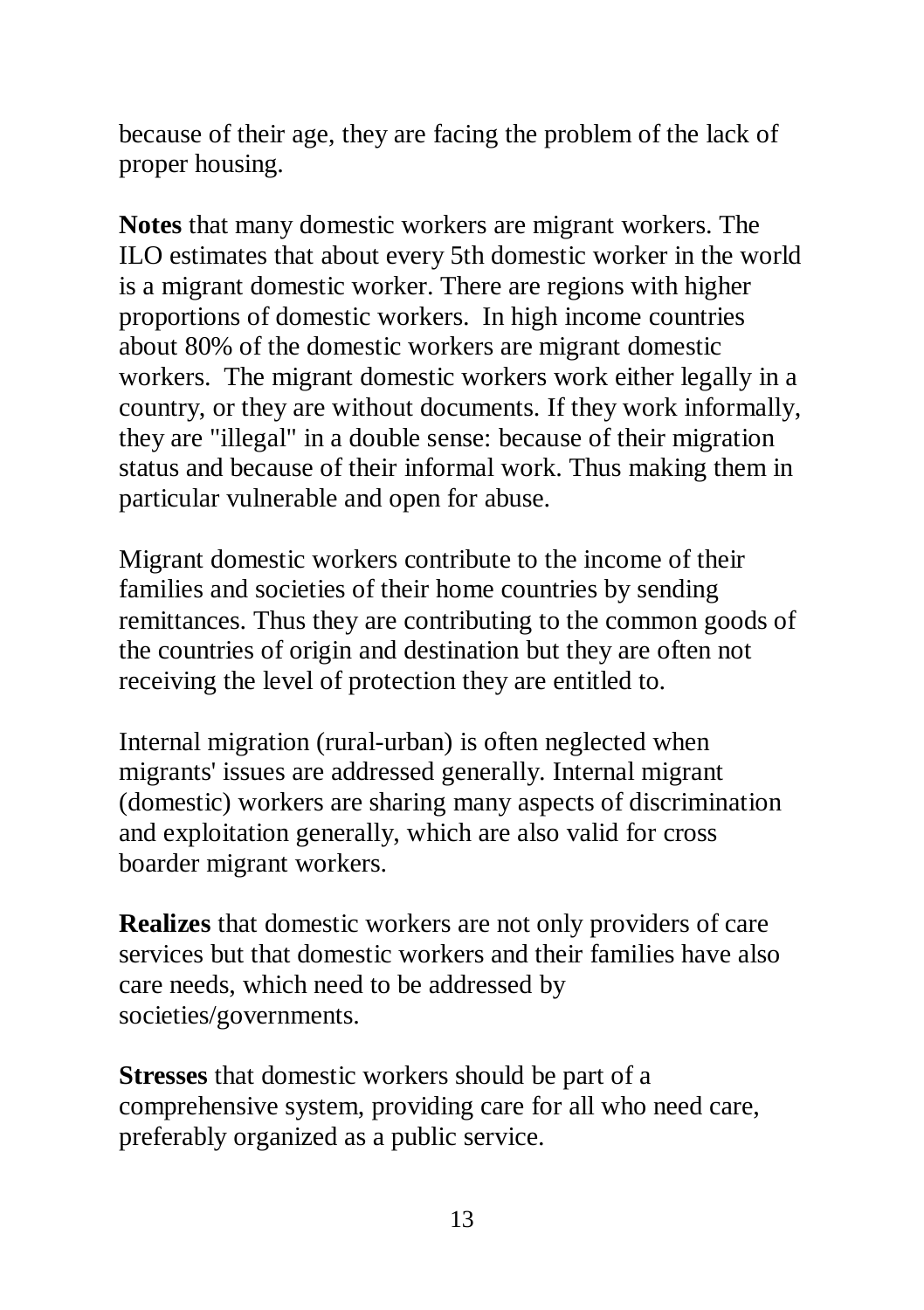#### **IDWF therefore demands from governments:**

- To develop a comprehensive care system for its citizens to address the care needs of the population as part of a public service system
- To include domestic workers in a comprehensive system of care as providers and as recipients of care
- To properly address the housing situation of retired live-in domestic workers
- To have special protection and programmes in place for migrant domestic workers
- That workers' rights of undocumented migrant workers need to be respected.
- Immigration laws which provide for legal channels to enter and work in a country
- To ratify and implement ILO Convention 189 to ensure minimum labour and social protection for domestic care workers

**IDWF and its affiliates declare** that they seek the collaboration with other Global Union Federations<sup>4</sup>, which will set up a global task force on "Care". IDWF will participate with the aim to include home care workers into the global agenda on "care" and to fight for the improvement of their living and working conditions by at the same time ensuring our solidarity with all workers in the care sector.

*Final update 31 Oct 2018* 

-*<sup>4</sup> Public Services International (PSI), UNI global union (UNI), International Union of Food, Agricultural, Hotel, Restaurant, Catering, Tobacco and Allied Workers' Associations (IUF), Education International (EI) and the International Trade Union Confederation (ITUC)*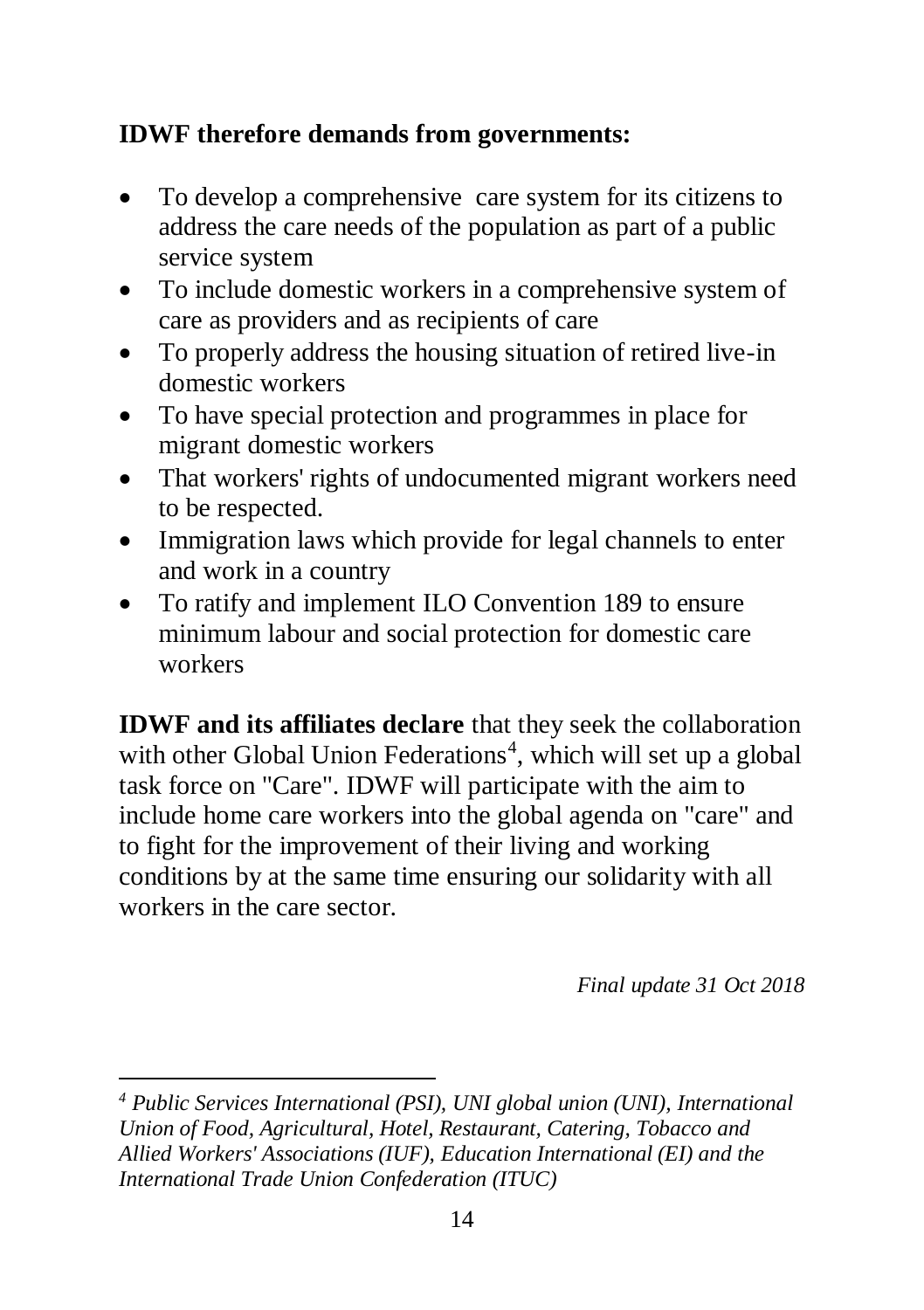# **4. Developing Solutions to the Care Crisis**

*Proposed by the National Domestic Workers Alliance (NDWA) and United Domestic Workers of America (UDWA)*

**Whereas** the world's population is aging, and virtually all countries are experiencing a rise in the aging population,

**Whereas** more and more seniors are people with disabilities, as seniors live longer lives,

**Whereas** the growing aging population requires a growing care workforce that is adequately trained to provide the needed care,

**Whereas** providers of care for seniors and people with disabilities are underpaid, underappreciated, and overworked around the globe,

**Whereas** few governments have designed adequate solutions to what will soon become a care crisis in the absence of new policies and programs to benefit both recipients and providers of care,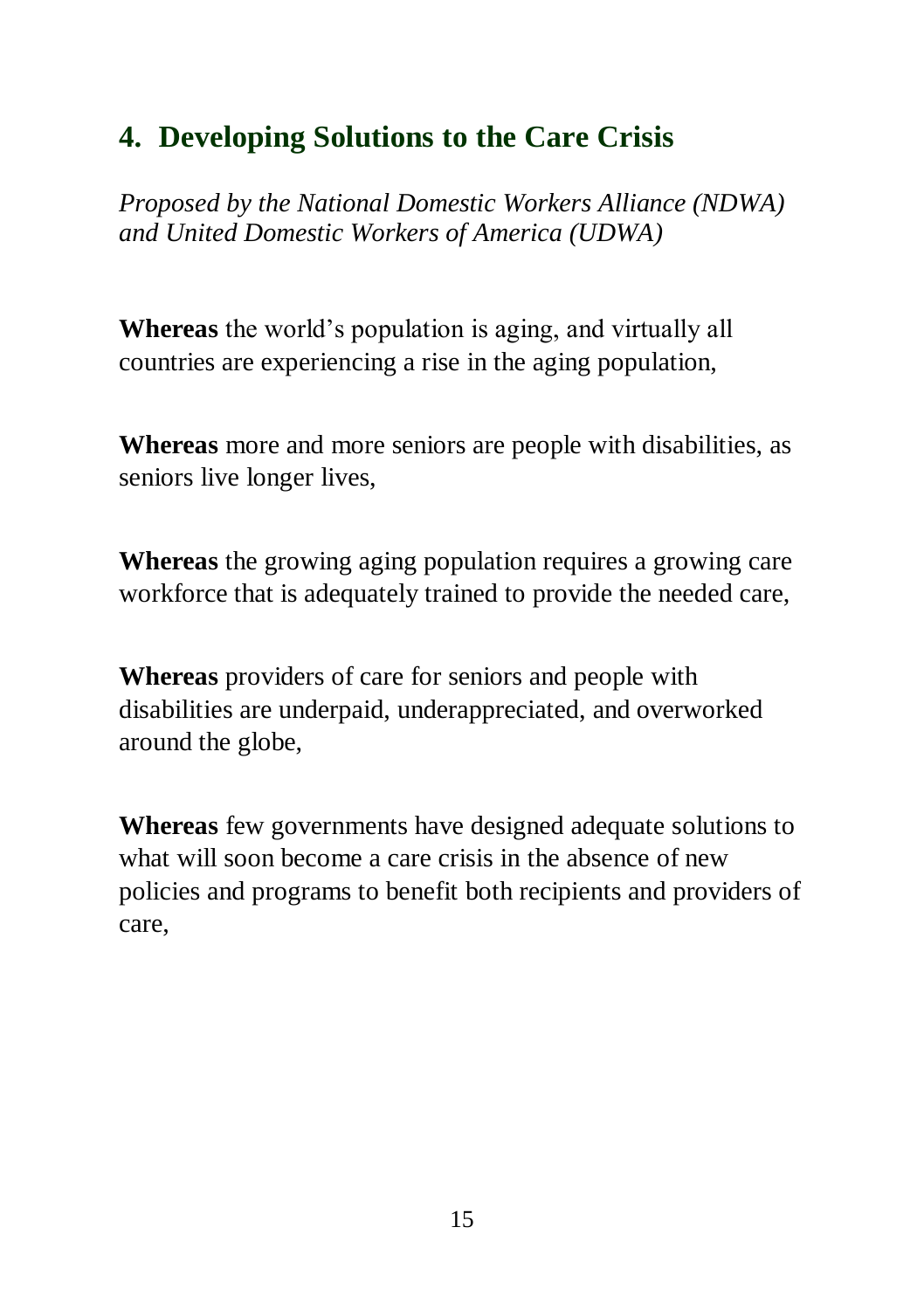#### **Be it resolved that the International Domestic Worker Federation and its affiliates commit to:**

- Documenting case studies of governments that are successfully meeting the care crisis,
- Developing innovative policy and/or private-sector solutions to the care crisis, while valuing the importance of public sector leadership and effective public input and oversight,
- Pressuring the state to implement solutions that will provide adequate care for the aging population that will ensure that care work is safe, dignified and well-paid, and that will include training and career advancement for workers.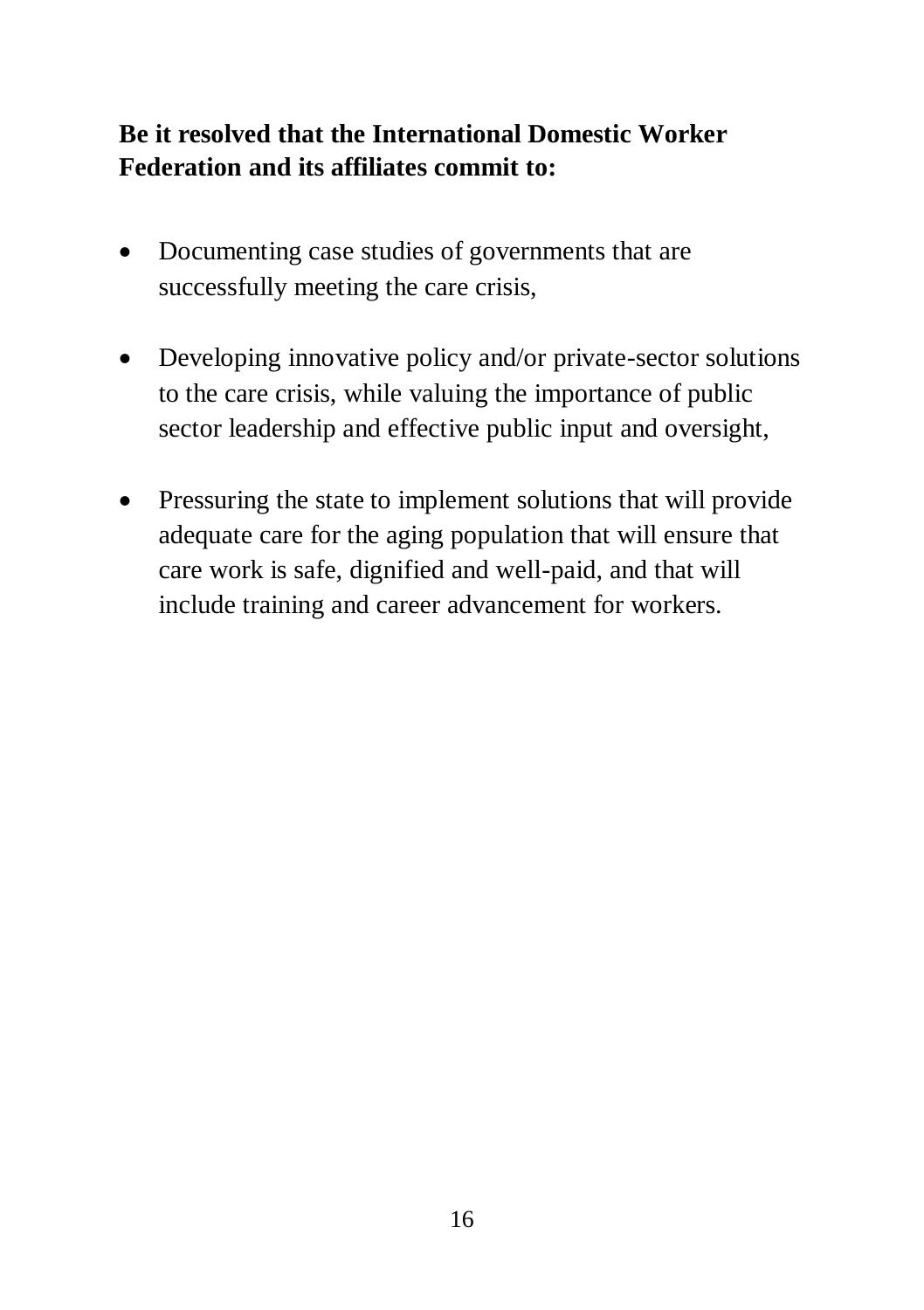# **5. Protection of Migrant Domestic Workers**

*Proposed by IDWF affiliates in Latin America, North America and the Caribbean; Uganda Hotels, Food, Tourism, Supermarkets and Allied Workers' Union (HTS-Union); Conservation, Hotels, Domestic, Social Services and Consultancy Workers Union (CHODAWU), Tanzania*

#### **NOTING:**

Global capital and neo-liberal policies have exacerbated poverty and deepened social inequality producing increased internal and international migration.

The number of international migrants has doubled over the past 45 years, with women making up more than half the estimated 191 million international migrants, most of them engaged in domestic work.

The majority of migrant domestic workers lack labour rights such as minimum wages, leave and social security. They are isolated at work, face language barriers and often have no right to organize and join a trade union. They face hazardous working environments including discrimination, racism, xenophobia, gender based violence and even death. They are exploited by unscrupulous recruiting agencies and their passports are often taken away.

The ILO has adopted conventions intended to protect migrant workers, such as Migration for Employment Convention, 1949 (Revised) (No. 97) and the Migrant Workers Supplementary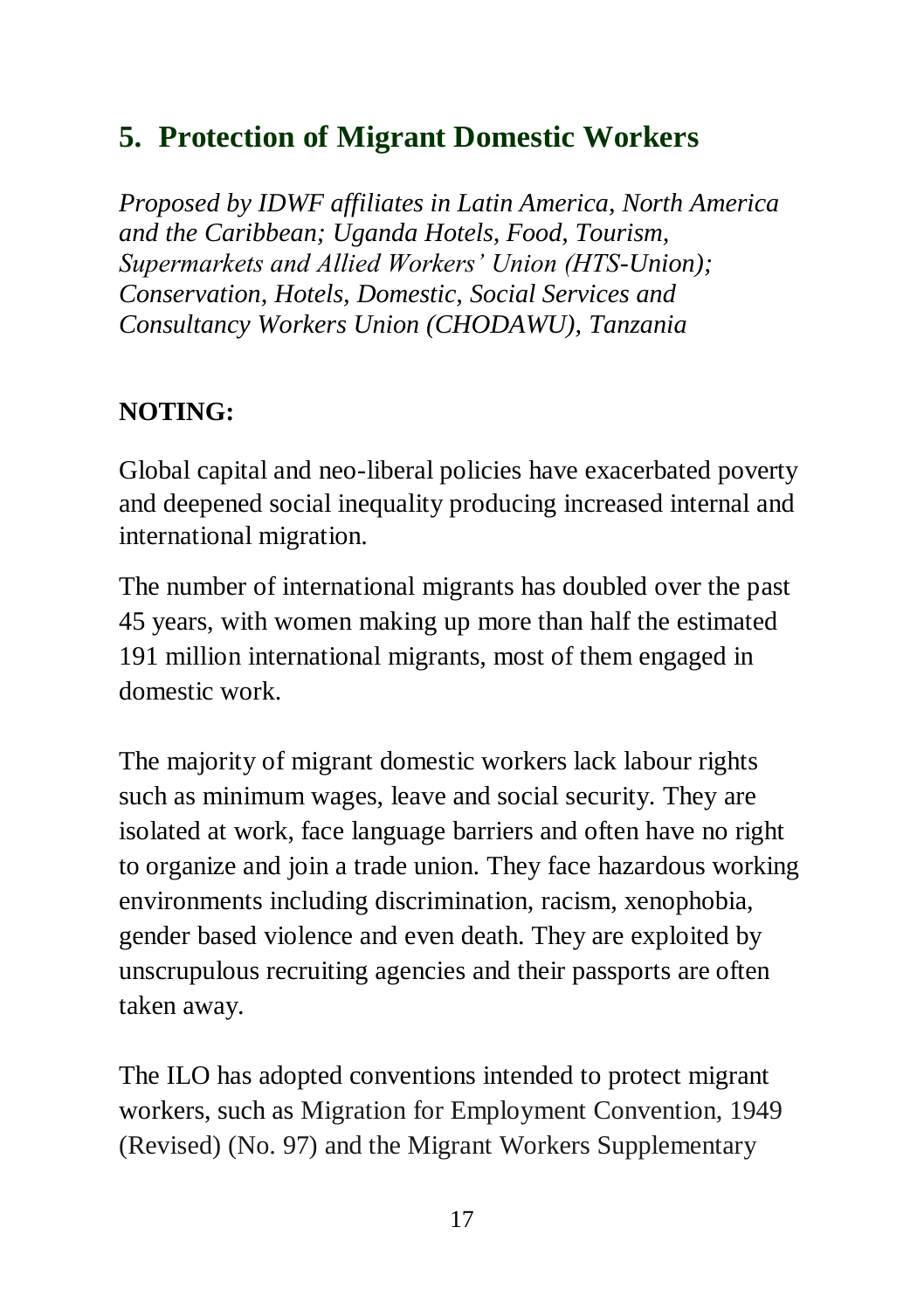Provisions) Convention, 1975 (No. 143) and Domestic workers Convention, 2011 (No. 189) and accompanying Recommendations. However, most countries have not put in place instruments to protect migrant workers, especially in the MENA region where the ILO estimates that 2.1 million people are engaged in domestic work.

### **APPRECIATING:**

The work done by IDWF together with its affiliates in supporting and protecting the rights of Domestic Workers; IDWF has been able to organize and serve domestic workers in more than 50 Countries, including those representing migrant domestic workers.

#### **CONGRESS RESOLVES:**

#### *IDWF will:*

- Campaign with its affiliates for the rights and protections of migrant domestic workers, including:
	- 1. Combat human trafficking
	- 2. protection against forced labour
	- 3. ratification and implementation of C189 especially the protections contained therein for migrant domestic workers;
- Prioritize the affiliation of migrant domestic workers' organizations and provide capacity building programmes for migrant domestic workers;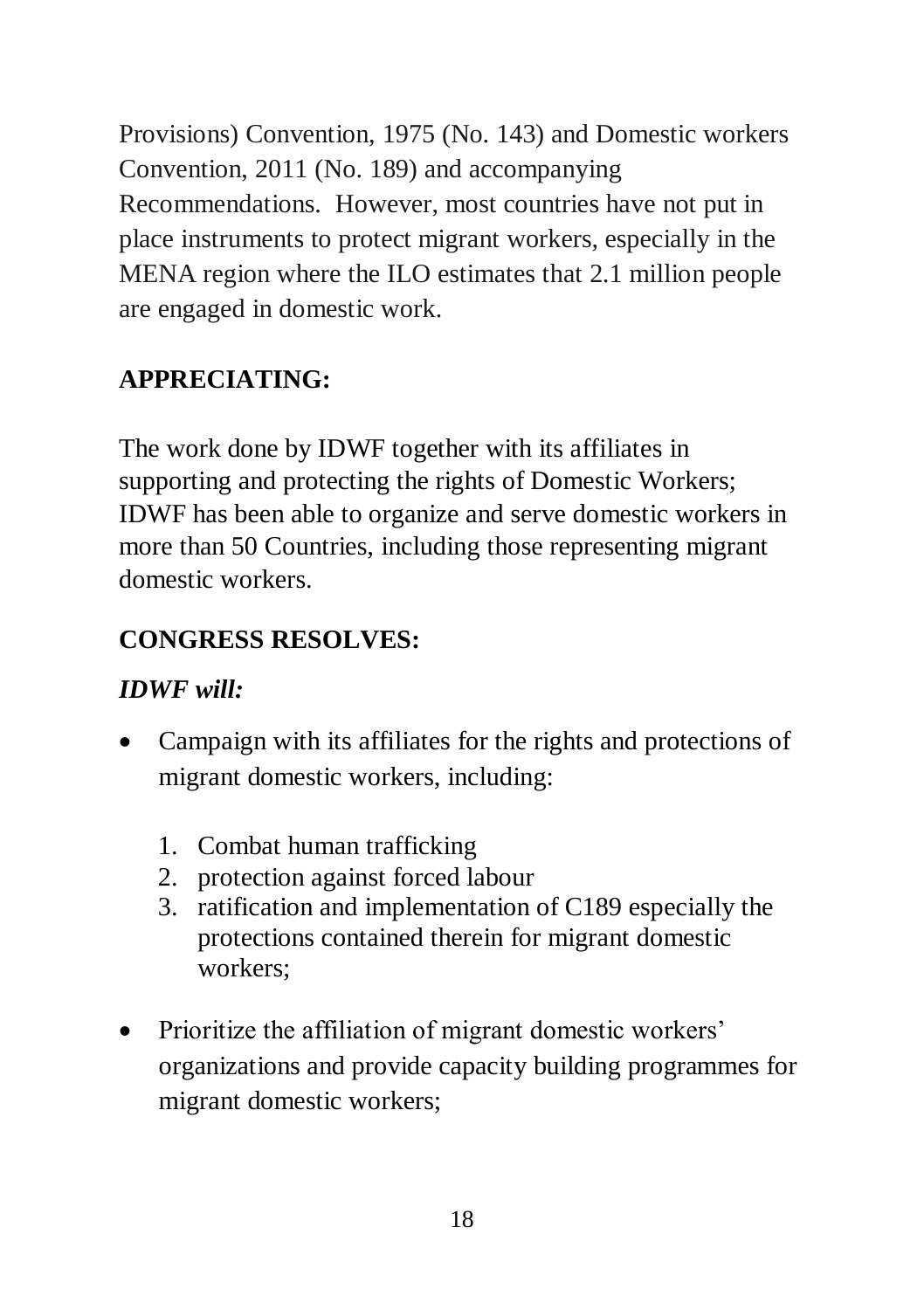- Convene gatherings of migrant domestic worker leaders at regional and international levels to encourage the exchange of organizational strategies and political advocacy;
- Establish strong links with MENA Trade Unions/Associations and NGOs so they can help solve the problems and deal with the abuse suffered by migrant domestic workers.

#### **FURTHER RESOLVES:**

#### *IDWF will support its affiliates to:*

- Carry out research on the scale and nature of domestic workers' migration, the implications on social care provisions and the impact of migration on less researched migration corridors;
- Develop strategies to organize migrant domestic workers;
- Empower and build the capacity of migrant domestic workers from both the origin and receiving countries;
- Raise the awareness of governments, private employment agencies and the public of the situation of migrant DWs in origin and receiving countries;
- Push governments in origin and receiving countries to negotiate bi-lateral agreements or a memorandum of agreement protecting migrant domestic workers, and to regulate private employment /recruiting agencies.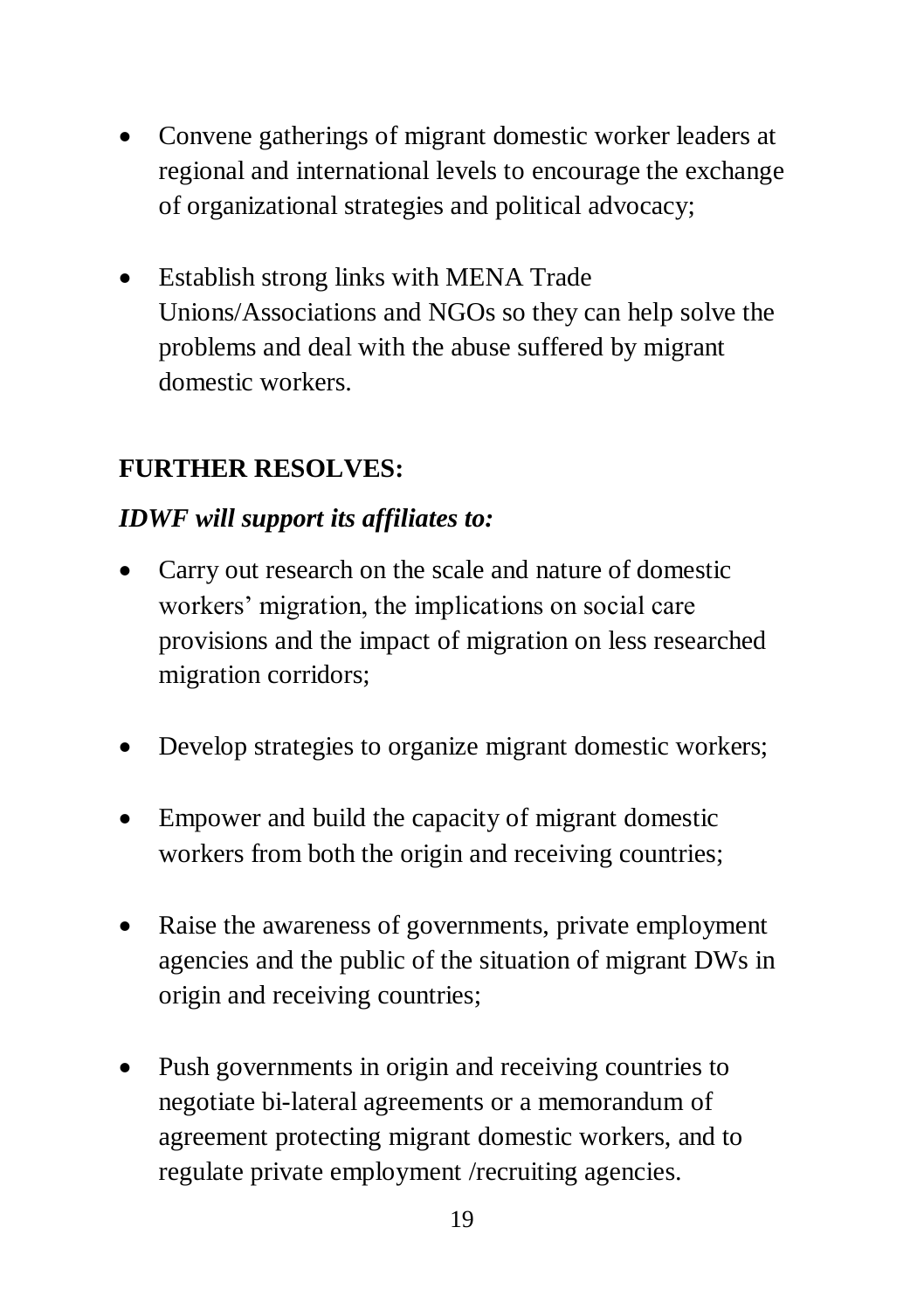# **6. To Promote Environmental Protection through Waste Reduction and Recycling**

*Proposed by IDWF affiliates in Latin America, North America and the Caribbean*

**Considering** the commitment in the IDWF Regional Meeting to a resolution on the Environment;

**Celebrating** the support of the Ministry of Environment and Natural Resources in the Dominican Republic to our campaign "Don't Hit Me!;

**Considering** that many of us domestic workers used to work the land as farmers with our families and we suffer the impacts of the contamination of our lands, rivers and seas.

**Considering** that our families and communities are among the first affected by pollution and the lack of application of environmental legislation in our countries

**Considering** that in many Latin American countries, hazardous chemicals are thrown into the wild, often with serious consequences for humans and the natural environment by causing a chemical risk.<sup>5</sup> Depending on the product, the

1

*<sup>5</sup> Activities producing chemical waste include cleaning with chemical products; welding tasks; casting operations; distillations, rectifications and extractions; and, teaching and research activity in laboratories, among others. In the absence of proper techniques to dispose of chemical waste, the latter is being deposited in the oceans, rivers, lakes, fields, neighborhood roads, among others, and end up in our drinking water, in children's playgrounds, farm land or in the food we eat.*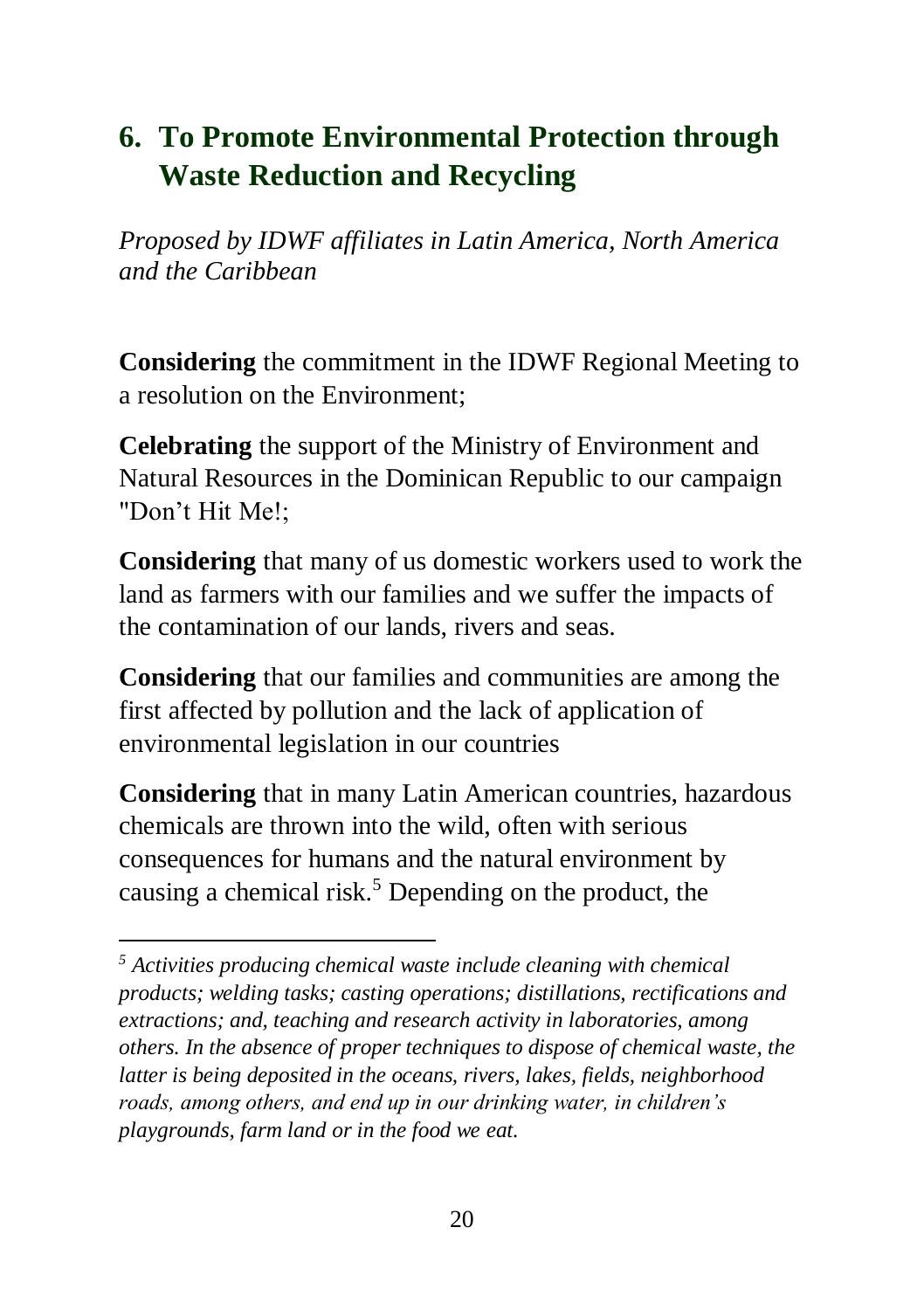consequences can be serious health problems for the workers and the community and permanent damage to the natural environment. Nowadays, almost all workers are exposed to some type of chemical risk because dangerous chemicals are used in almost all branches of industry.

#### **Calls** on affiliates to:

Adopt measures to reduce the risk of contamination, such as:

- Workshops to raise awareness of chemical products;
- Environmental education talks:
- Recycling workshops;

-

- Strategic alliances with the Recyclers movement (the Recyclers movement forms part of the informal sector);
- Monitoring the reforestation and beach cleaning work that is being done in conjunction with the Ministry of the Environment; and,
- Transforming our homes into ecological homes.<sup>6</sup>

We are working on the development plan for ecological homes, an Ecological Home is one that cares about the care of the environment and is responsible for the use of resources within your home.

*<sup>6</sup> Being an Ecological Home implies actively contributing to the care of the environment through small actions that generate a positive impact for the planet. Small changes in our consumption habits of resources can make a significant difference to decrease the constant damage we cause to the environment.*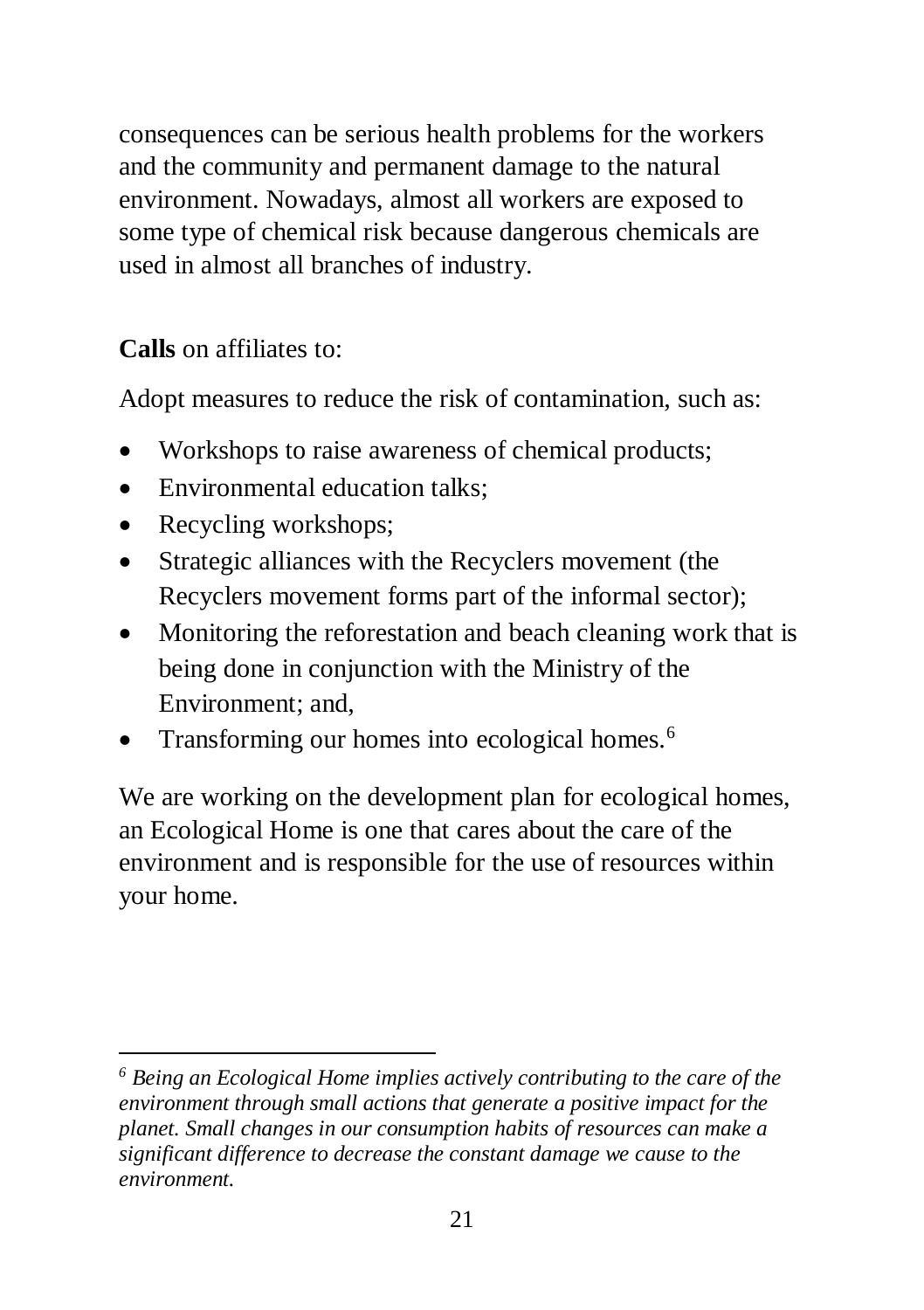# **7. Building Power for Domestic Workers in the Online Economy**

*Proposed by the National Domestic Workers Alliance (NDWA) and United Domestic Workers of America (UDWA)*

**Whereas** new advances in technology have given rise to online platforms that act as either large-scale employers or intermediaries between domestic workers and employers,

**Whereas**, similar to multinational corporations, online platforms operate across multiple countries,

**Whereas** the long-term impacts of the entrance of online platforms into the domestic work industry are as yet unknown,

#### **Be it resolved that the International Domestic Worker Federation and its affiliates commit to:**

- Advocating for domestic workers in the online economy to be covered by the same rights and protections as all workers
- Setting fair standards for all domestic work jobs acquired through online platforms
- Researching the impact of the online ("gig") economy on the domestic workforce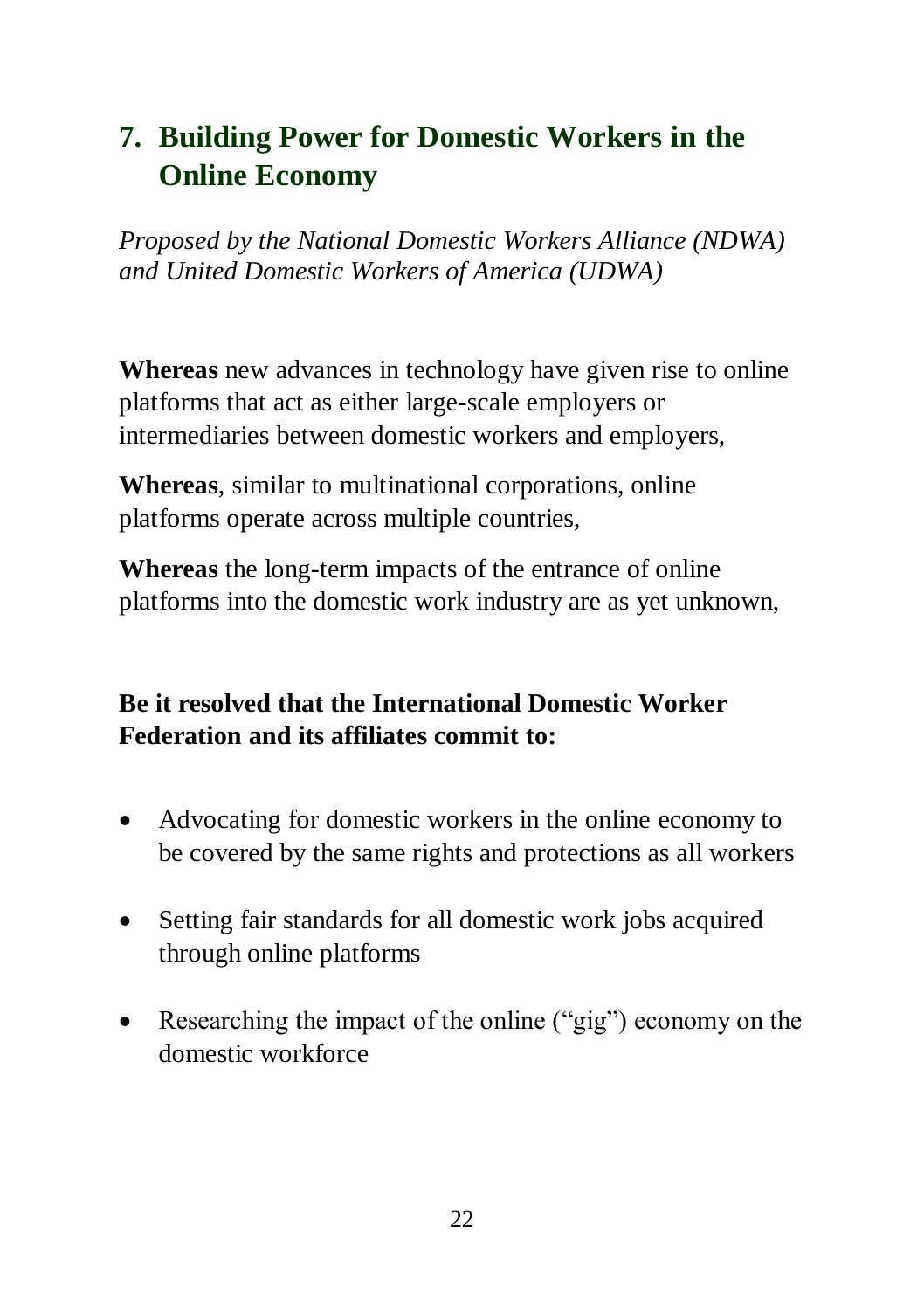- Organizing domestic workers aggregated on online platforms, and when necessary designing new forms of worker voice and organization
- Sharing information across borders and working together in the spirit of international solidarity, especially in the context of, but not limited to, negotiating agreements
- Advocating against any actors who seek to dilute or erode regulatory protections for workers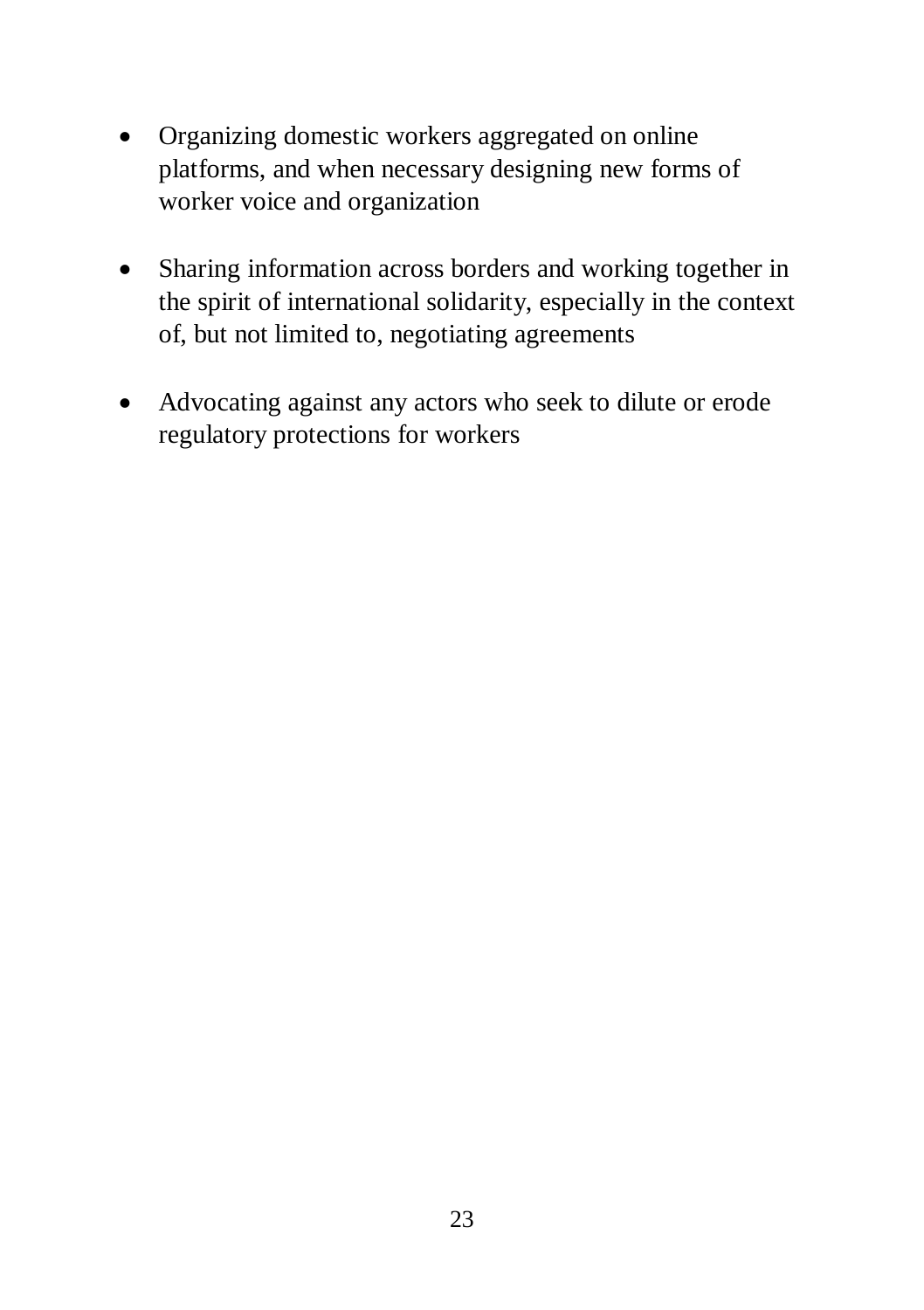### **8. On Domestic Workers Health and Safety**

*Proposed by the Domestic Workers Union and Informal Economy Workers of Ivory Coast- SYTDTEICI, on domestic workers health and safety*

The Working Group is composed of:

**Mrs. DOUAI,** Secretary-General

**AKAFFOU** Sandrine, Deputy Secretary-General

**KOFFI** Sandrine, Organizational and Mobilization Officer

**KANTE** Awa, in charge of Internal and External Migrants

**KOUASSI** Aya Joceline, Social Officer

Acknowledgments to all those brave workers who have agreed to contribute to this project:

#### **WHY WE NEED HEALTH AND SAFETY AT WORK**

**Emphasizing** that domestic work consist of sweeping, cleaning, washing clothes, washing dishes, cooking, gardening, doing many other household chores, taking care of the most vulnerable members of our society such as children, elderly, sick and disabled people, using housekeeping chemicals without any protection, having their lives exposed to several risks:

**Reaffirming** our desire to contribute to our protection in this difficult situation since our society does not offer support or protection in our work environment: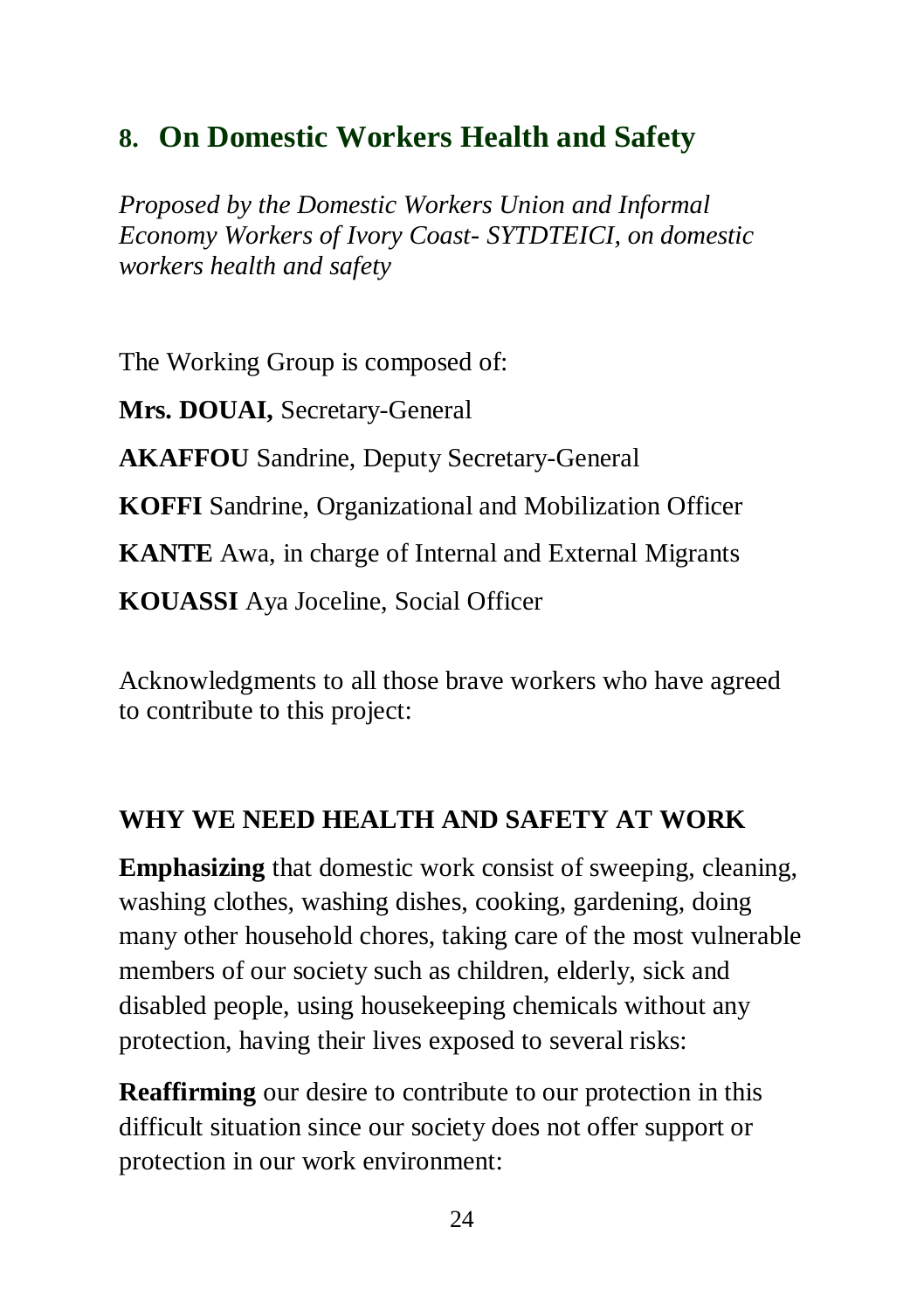**Recalling** that ILO (International Labour Organization) has repeatedly stated that, unless it is expressly within the scope of the application of a Convention or Recommendation, domestic workers are covered by international instruments,

- Convention 155 concerning Occupational Safety and Health, in 1981
- Convention 183 concerning Maternity Protection, in 2000
- Convention 189 concerning decent work for domestic workers, in 2011

The Convention 189 in its article on safety and health of workers for social protection in its Article 14: the international labour standards of ILO on health and security at work (C155 R 164), safety of workers and work environment:

#### *Analysis of occupational risks and working conditions*

**Expressing our fears** at the sight of risk inventory as respects to the following:

- Risks related to equipment
- Risks related to substances
- Risks related to physical conditions of work
- Risks related to the organization of work (schedule, content of tasks, no leave, etc)
- Risks related to traffic; handling and storage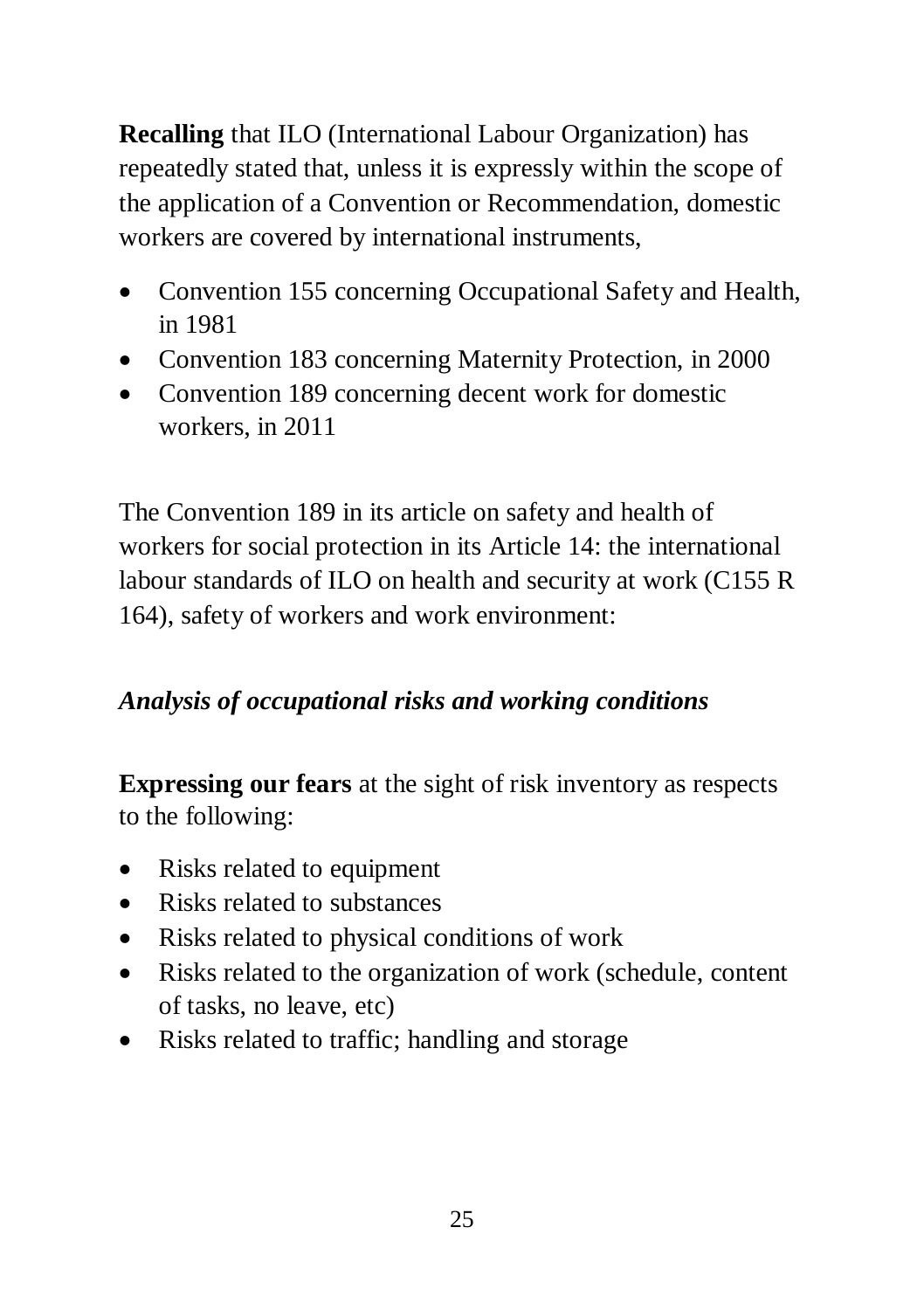Other risks related to exploitation in all its forms, with regard to all its elements we may say that domestic workers are also victims of occupational diseases:

- Security factors
- Ergonomic factors
- Psychological and sociological factors

Since he or she may use chemicals; carry heavy loads; cutting equipment; gas; repetitive actions and falls as a result of bad facilities of household equipment; circulation, handling and poor storage of several effects, domestic workers do not work in good conditions.

From all these observations we kindly propose and ask the following resolutions:

- Taking into account the health and safety of domestic workers in their duties
- Development of an instruction manual of occupational safety education at work for domestic workers.
- Training on health prevention and occupational safety for domestic workers.
- Raising awareness as well as education on the use of protective equipment by domestic workers.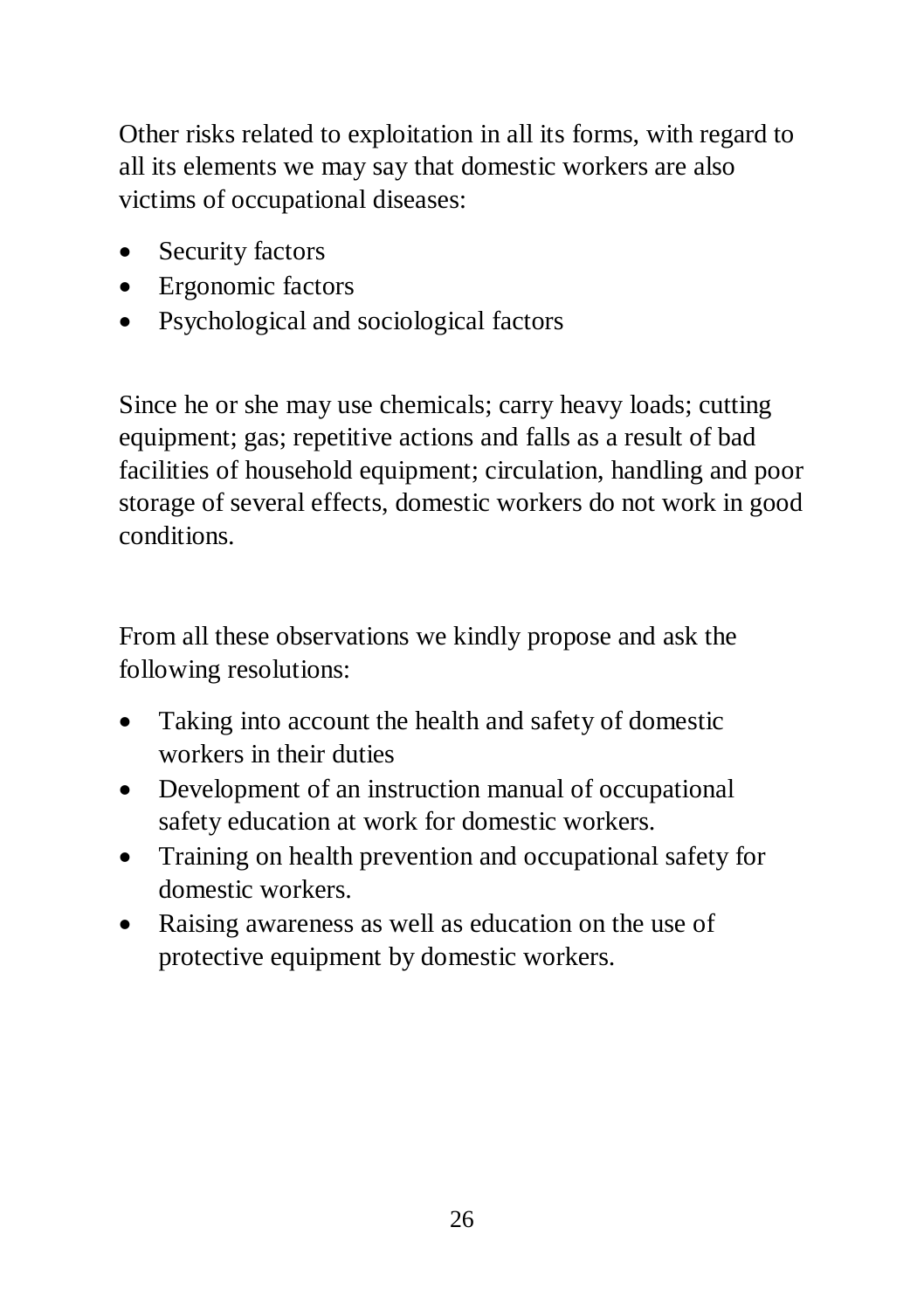We invite the committee, in particular the members of the Bureau, to take constructive decisions and to pass on our resolutions by taking into account specific cases, occupational diseases of domestic workers.

We thank IDWF for this initiative.

Group of IVORY COAST & TOGO

#### **RECOMMENDATION:**

We recommend that:

The International Domestic Workers Federation gives certificates to each affiliated union (per country) in order to facilitate the access of their affiliated members to the authorities in the various countries.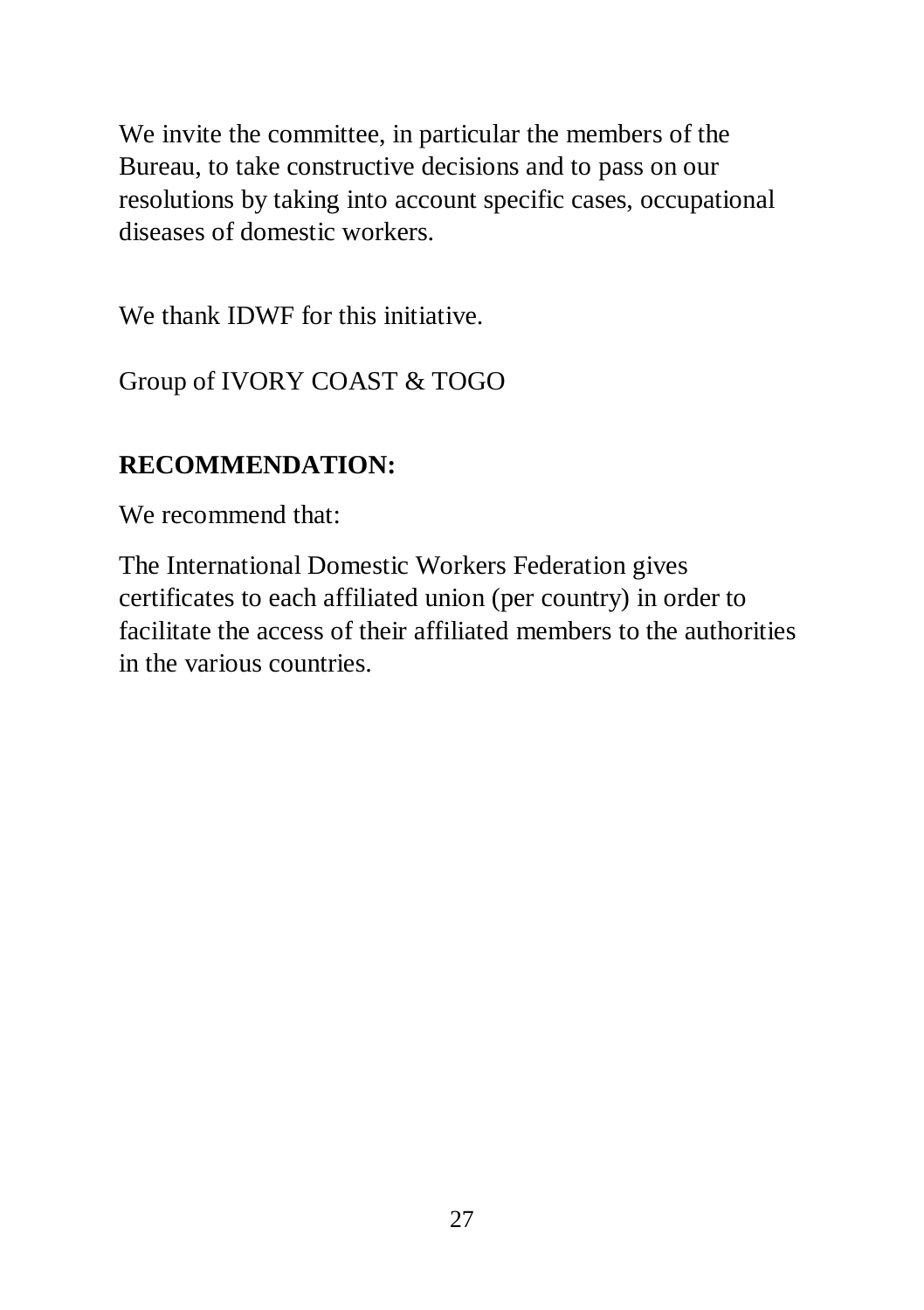# **9. Eradication of Child Labour**

*Proposed by SINED (National Trade Union of Domestic Workers), Mozambique*

First we would like to clarify the child labour concept. Child labour is any activity developed by children and adolescents that damages their well-being and compromises their education, health and insertion in society. Also, it can be defined as being the form of work performed by children and adolescents below the minimum legal age allowed to have access to work. Child labor is a problem of extreme social and economic relevance that requires urgency in its study and search for sustainable solutions, since it compromises a significant portion of humanity that is responsible for the future survival of the states that are part of planet Earth.

In Mozambique the minimum age established by law is 15 years old and it is forbidden for employers to hire minors who have not reached that age to perform domestic work, except when the respective legal representative gives authorization — being prohibited, however, the hiring of minors under the age of 12 years.

#### **Causes, effects and impact of child labour**

The factors that favor the occurrence of child labour vary according to the region. The key point of child labour is strongly linked to poverty and education. Poverty is one of the most relevant factors. The circumstances in which child labour is involved are several, specified and distinguishable. However, studies have shown that poverty is the most prominent reason.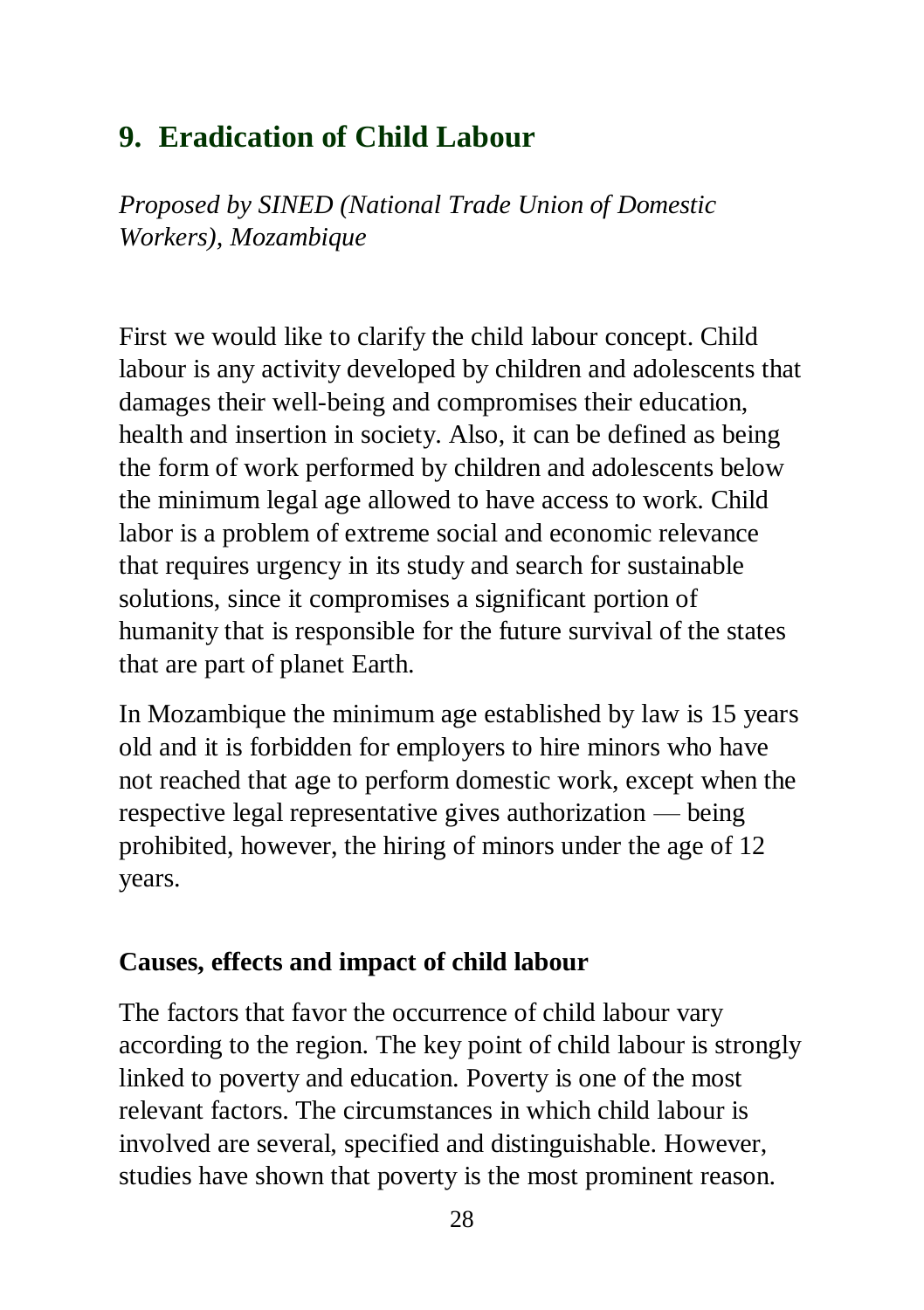Decisions on child labour and schooling are taken by parents in case of poor families, the child becomes a part of the process of generating income for the family.

#### **Main effects**

In Mozambique they discussed that children and adolescents involved in child labour generally suffer from serious health problems and are deprived of certain basic rights such as access to education, decent housing, food, clothing, games, leisure etc. Studies have also found that children's basic rights, consecrated in current international and national norms, have been systematically violated by adults, with arguments allegedly based on principles or cultural factors.

#### **Effects of child labour**

The effects of child labour are:

- Education increased illiteracy, increased abandonment;
- Loss of eminent, scientists and artists, among other types of professionals;
- Loss of human talents and abilities;
- Low level of intellectual poverty and reasoning;
- Degradation of rationality level of individual and collective thinking that slows down the development of the child's learning and socialization;
- Difficulties in school performance for children who are still in school, the longer they work, the lower their grades;
- Morbidity of citizens:
- Mental deformation of citizens: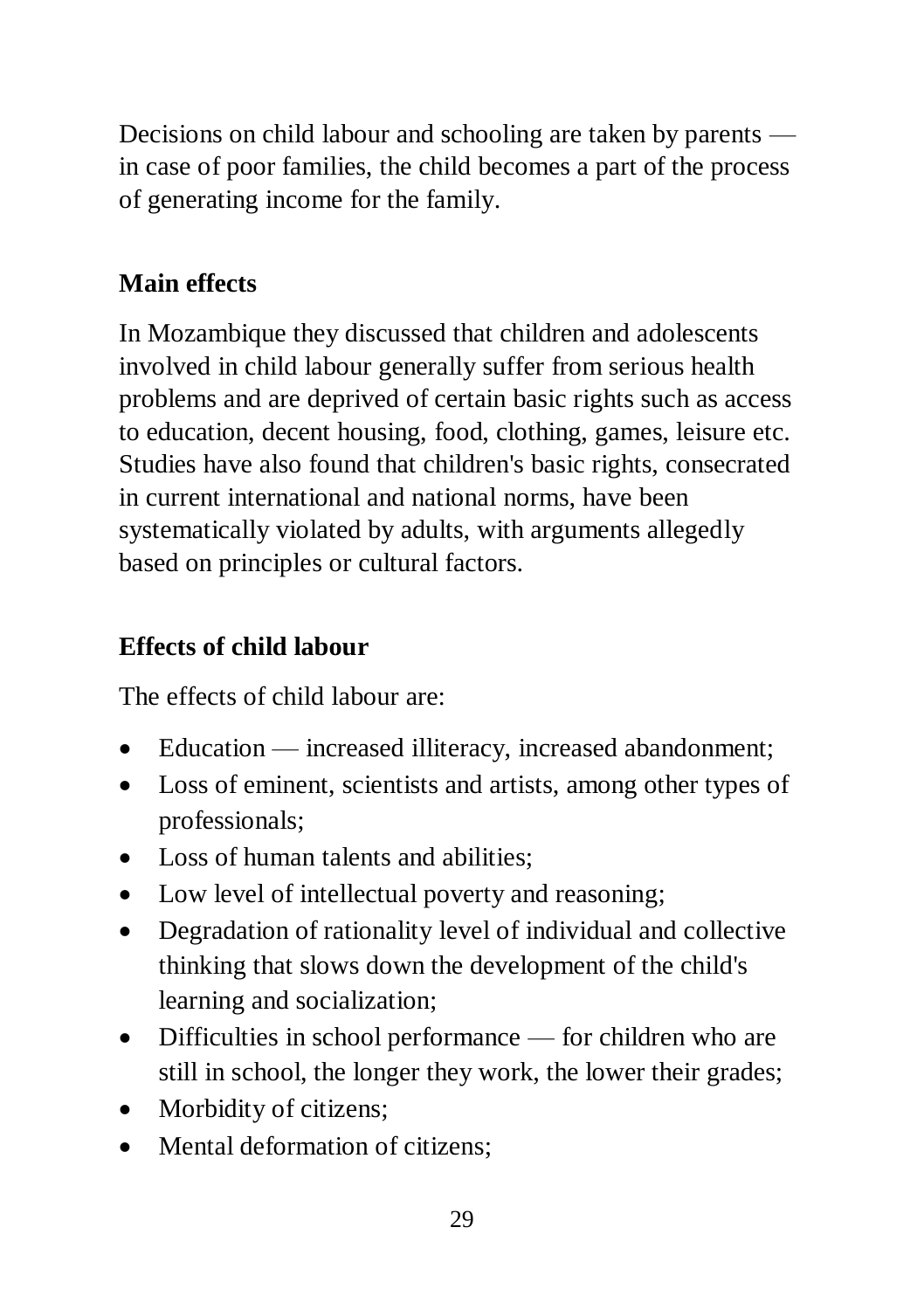- Perpetuation of maltreatment;
- Poorly nourished citizens;
- Increase in occupational risk diseases;
- Increase in rates of HIV / AIDS infections due to child prostitution;

#### **Socio-economic effects**

The socio-economic effects are:

- The child earns less than an adult;
- They have fewer opportunities to reveal themselves and demand fair labour rights and compensatory wages;
- Children work domiciled and do not receive wage.

#### **Relevant actions for child labour eradication**

The actions to eradicate child labour are:

- Promoting awareness workshops in the communities on the harms of child labour;
- Inspection of night-houses where children go in search of drugs, drinks, and prostitution opportunities;
- Encouraging families to invest more in their children's education so that they remain in school until they reach legal age to work;
- Issuing rigorous guidelines and develop regulations related to the recruitment / placement of children in the formal and informal sectors;
- Updating child labour laws on the national legislation and promote it;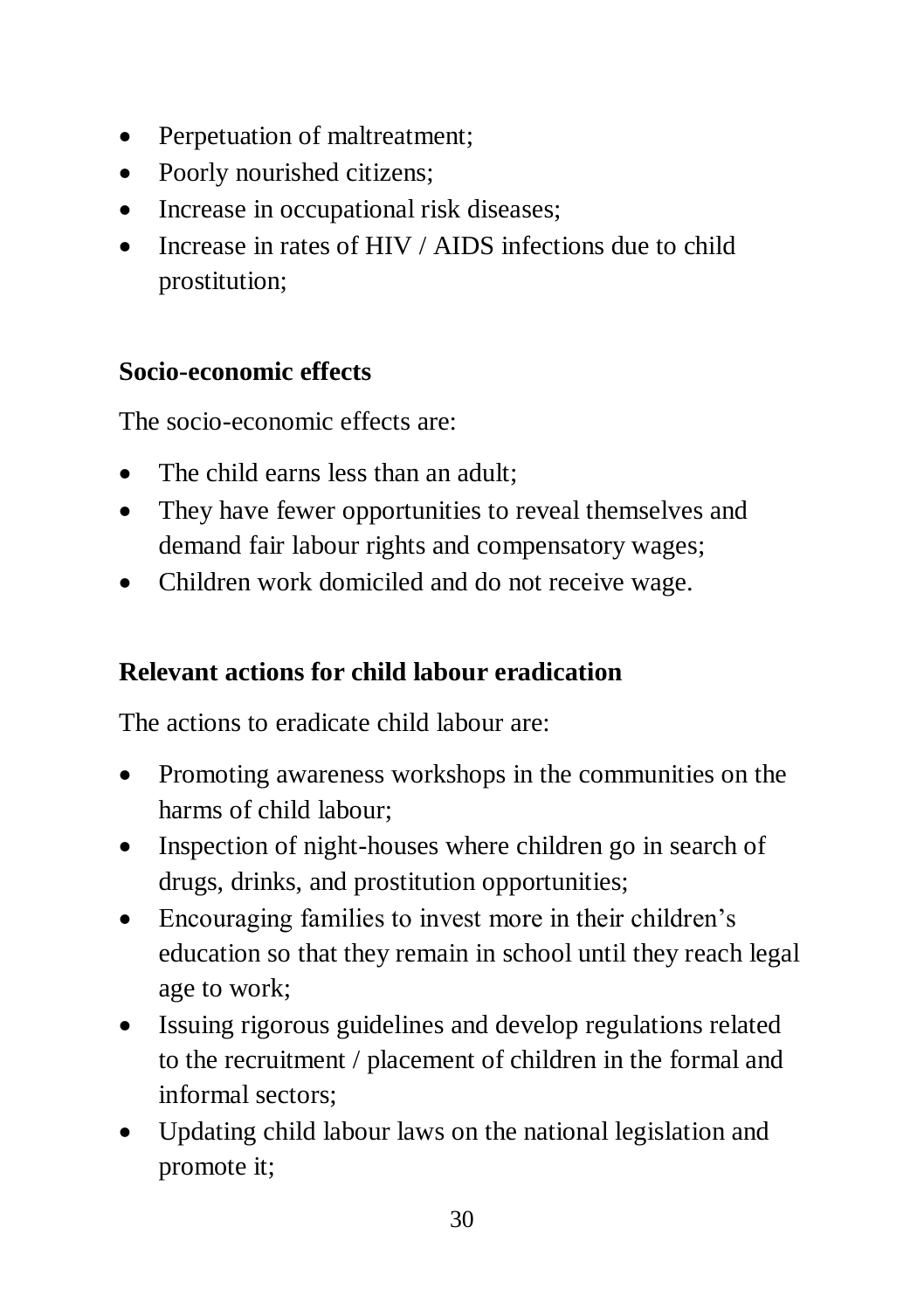- Elaborate and adopt a list of hazardous work in the national legislation;
- Providing alternative income generation programs or educational opportunities for children at risk;
- Improving mechanisms for controlling entry and exit of children involved in child labour, with particular regard to trafficking of minors;
- The application and dissemination of laws by the community and religious authorities, competent governmental institutions and society in general, in a collective and articulated manner.

#### **Strategy**

- Campaigns;
- Access to education and vocational training;
- Strengthening family capacity through alternative forms of income for the family affected by child labour;
- Sensitization and communication for behaviour change.

*Maputo, April 20th 2018*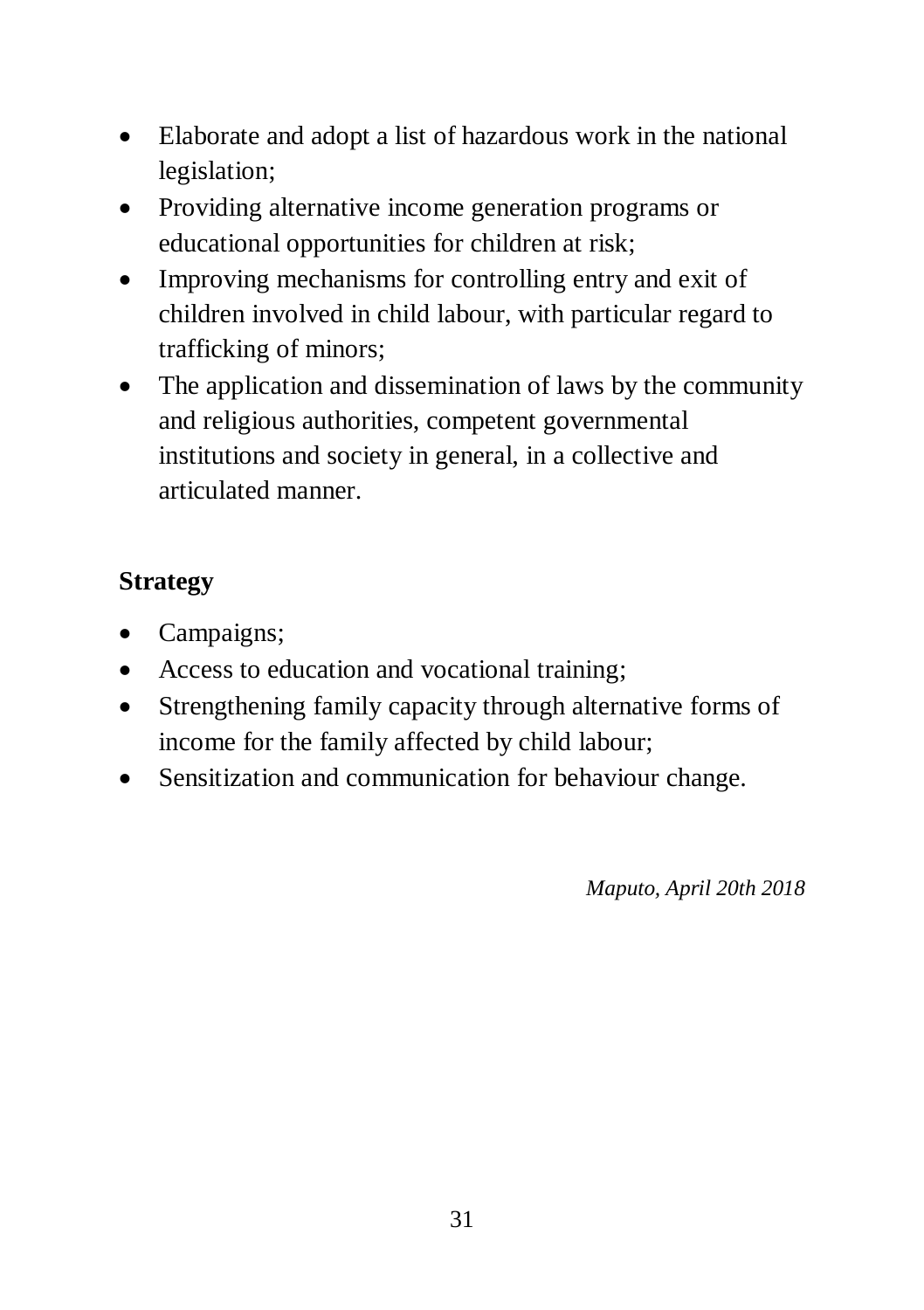# **10. To Eradicate Gender Based Violence**

*Composite Resolution proposed by: Kenya Union of Domestic, Hotels, Educational Institutions, Hospitals and Allied Workers (KUDHEIHA Workers) and Domestic Services Workers Union (Ghana)*

#### **NOTING:**

That the Declaration of Philadelphia (1944) states that all human beings, irrespective of race, creed and sex, have the right to pursue both their material well-being and spiritual development in conditions of freedom and dignity, of economic security and equal opportunity;

That, as violence is flagrant violation of such human rights and is incompatible with decent work, this question must be addressed as a matter of urgency from a gender perspective;

#### **Further Noting:**

Women constitute a vulnerable group with some 35% of women in the world having suffered physical violence, and that a majority of women domestic workers are victims of gender based violence (GBV).

This violence can be physical, verbal and/or sexual. Physical abuse includes assault and battery, which sometimes leads to death. Domestic workers are always insulted by their employers, including female employers, at the workplace, using words such as "You dog, rat, cow", which lowers their self-esteem. They are victims of sexual harassment by the immediate employer, the family and even neighbours. They request sexual services and make unwelcome advances in return for salary increases,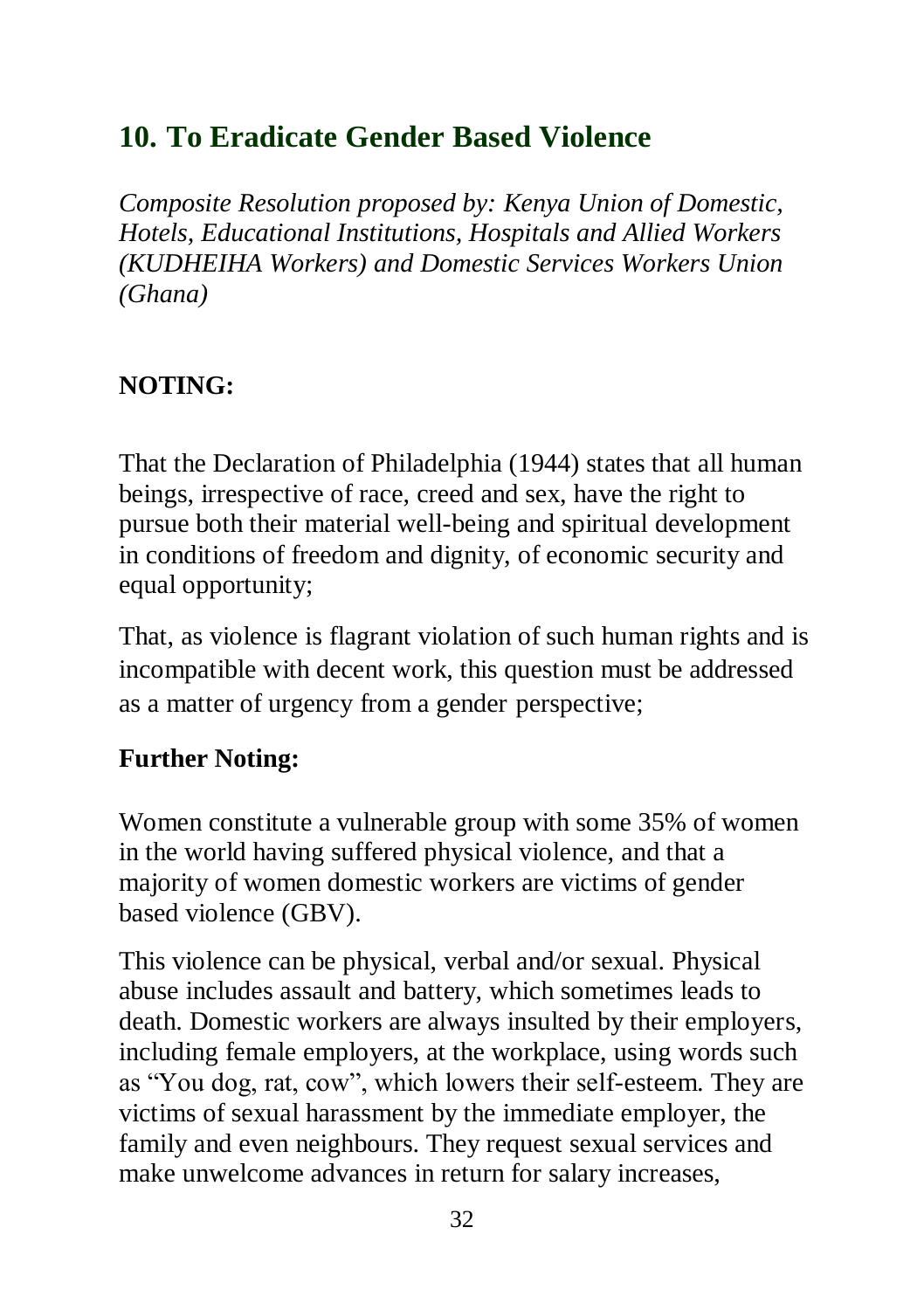employment and to prevent dismissal. Some domestic workers even get pregnant or acquire sexually transmitted diseases (STD) and are left to suffer by themselves.

Domestic workers also face economic and financial abuse through unpaid or underpayment of wages. In the case of migrant domestic workers some employers withhold wages and some employment agencies exploit them, requesting higher fees for job placement in Gulf countries. To make matters worse victims hide cases of gender based violence, and even when reported to various authorities the perpetrators are not convicted, causing harm to society and workers at large.

Gender-based violence in the workplace tends to reflect the violence perpetuated more widely in society. Potentially, it can affect anyone, but it has a disproportionate impact on specific groups in low paid jobs, such as domestic workers, with gender, race, ethnic origin, social background and poverty being key factors in unbalanced power relations.

#### **Recognizing:**

That governments have a major responsibility to promote a general climate of zero-tolerance of violence; that social dialogue and collective bargaining at all levels is important in establishing appropriate systems.

#### **Welcoming:**

The outcome of the ILC 2018 first discussion on Violence and Harassment in the World of Work, which supported the adoption of a Convention and a Recommendation on this issue.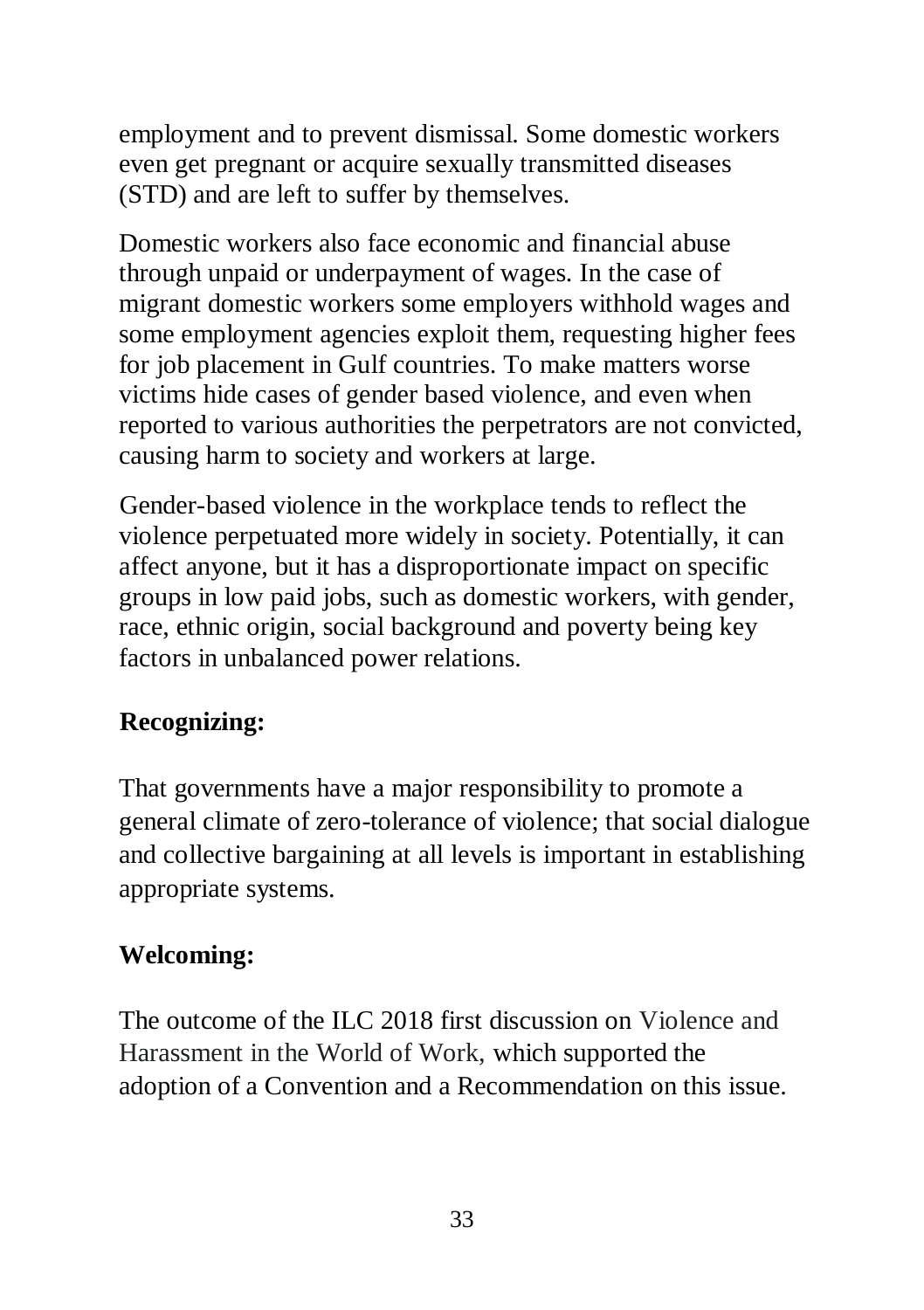#### **CONGRESS RESOLVES:**

### **That IDWF will:**

- Intensify actions to create the necessary visibility to show the true dimension of gender-based violence;
- Support and participate in advocacy campaigns and programmes to eliminate violence and harassment against women and men in the world of work;
- Continue to support the demand for an ILO Convention and Recommendation on Violence and Harassment in the World of Work, with a special focus on gender –based violence;
- Participate fully with affiliates in the processes before and during the ILC, 2019 where the instrument should be adopted;
- Continue the IDWF/IUF work with global unions on an agreement to combat sexual harassment.

#### **IDWF will urge affiliates:**

- To prioritize GBV at work and develop and implement action plans to truly combat this scourge;
- To collect data which allows us to identify and map the different types of violence, regional differences, the most vulnerable groups and activities that are exposed to the greatest risks.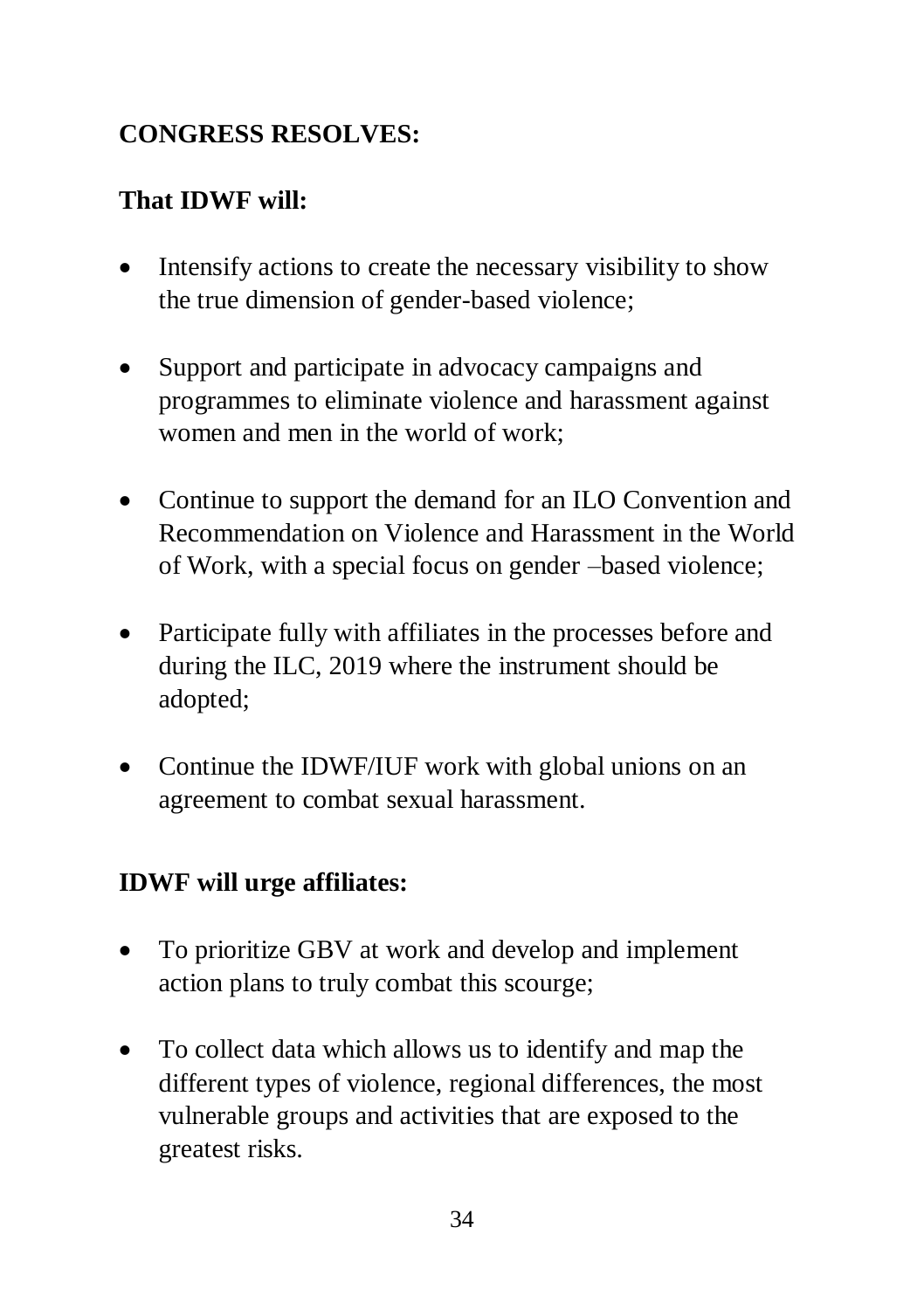# **11. Appointment of an Assistant General Secretary**

*Proposed by Namibia Domestic Allied Workers Union (NDAWU)*

#### **Welcome**s:

That the launching of the IDWF in 2013 was an important moment in the history of the Labour Movement.

#### **Notes**:

That as of April 2018, the IDWF has 67 affiliates from 54 countries, representing over 600,000 domestic/household workers' members. Most are organized in trade unions and others, in associations, networks and workers' cooperatives.

#### **Further notes:**

That the number of the affiliates of the IDWF has grown rapidly in the past five (5) years as a result of increase in demand by trade unions and others, globally.

#### **Resolves**:

That the Executive Committee shall appoint an Assistant General Secretary due to the fact IDWF has grown and hence the General Secretary is so occupied that the needs an assistant GS to run office in her absence, secondly this will be in line with the succession plan of IDWF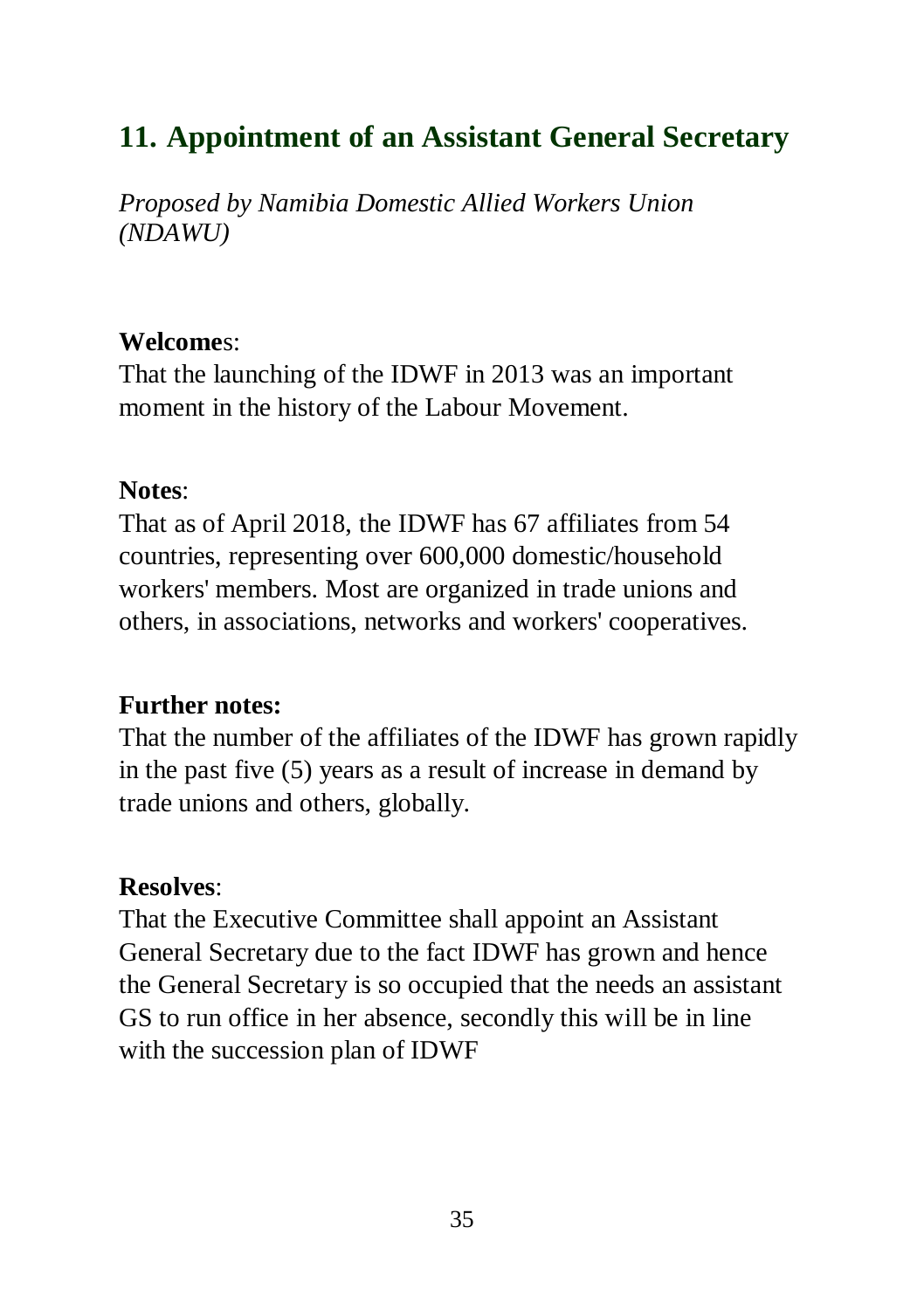#### **Calls on IDWF:**

- To mandate the newly elected Executive Committee to appoint the Assistant General Secretary
- To support that the Assistant General will be based at IDWF head Quarters in Hong Kong
- To support that the Assistant General Secretary shall perform duties as assigned by the General Secretary
- To support that the Assistant General Secretary shall act in the absence of the General Secretary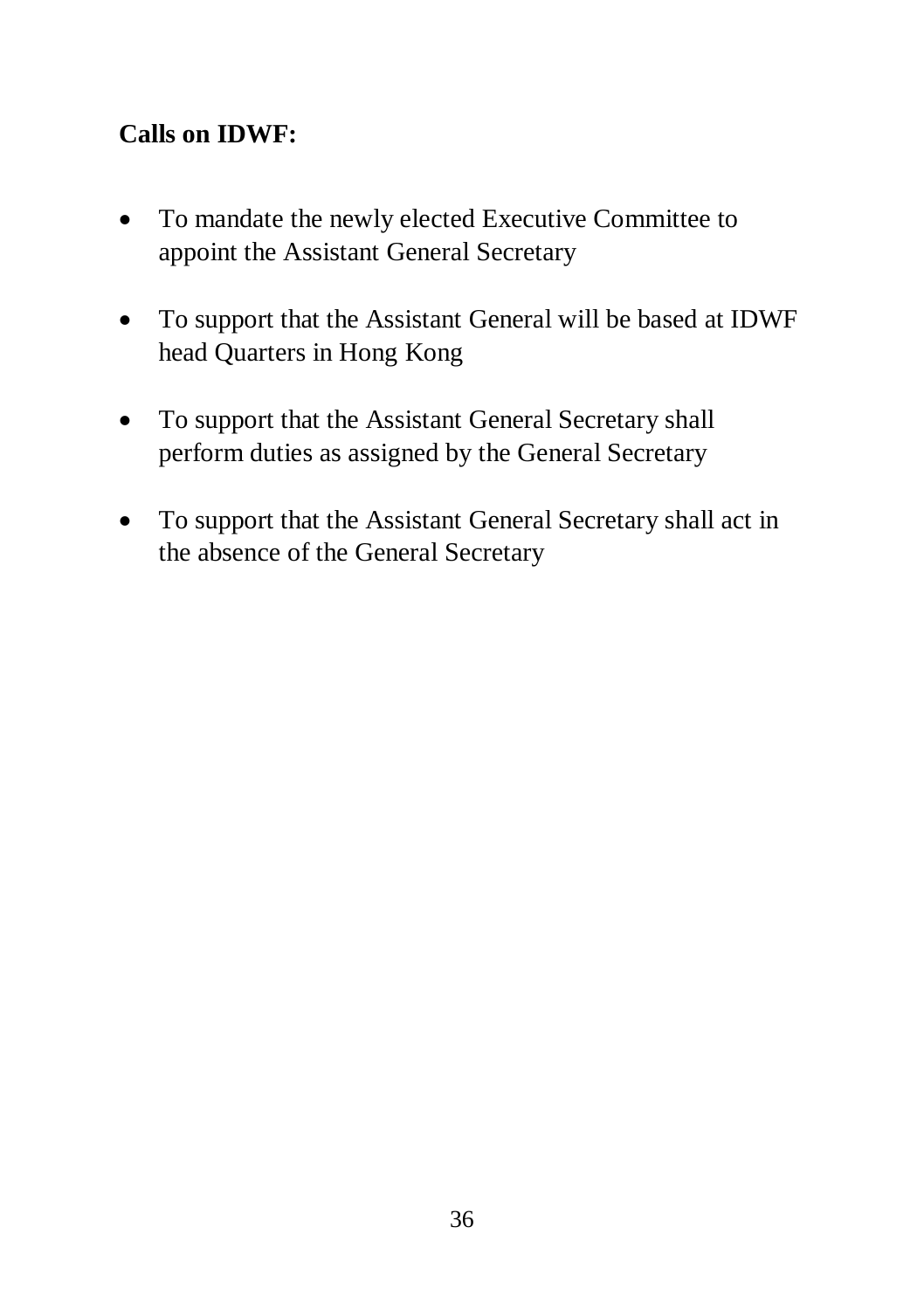# **12. On Ratification of C189**

*Proposed by IDWF Executive Committee*

**Recognizing** the significant improvement in the lives of millions of domestic workers with the adoption of the C189 at the International Labour Conference in 2011, and the subsequent ratifications in 25 countries and legal reforms and enactment of policies, legislations and regulations in over 50 countries;

**Noting** that domestic workers in many places of the world still lack basic human and workers' rights protection such as minimum wage, weekly rest, maternity leave and others owing to the fact that domestic work is not recognized as work but women's work and hence not valued;

**Acknowledging** that domestic workers everywhere are organizing to make changes resulting in unity worldwide and the growth of the IDWF;

**Welcoming** the support and solidarity from trade unions, other civil society organizations, international agencies and others to share and strengthen domestic workers' plights and advocacy;

**Reaffirming** the IDWF objective to achieve rights, dignity and respect of all domestic workers, the Congress resolves that they will work closely with all its affiliates through effective campaigns and other actions to achieve at least 10 ratifications by the year 2023.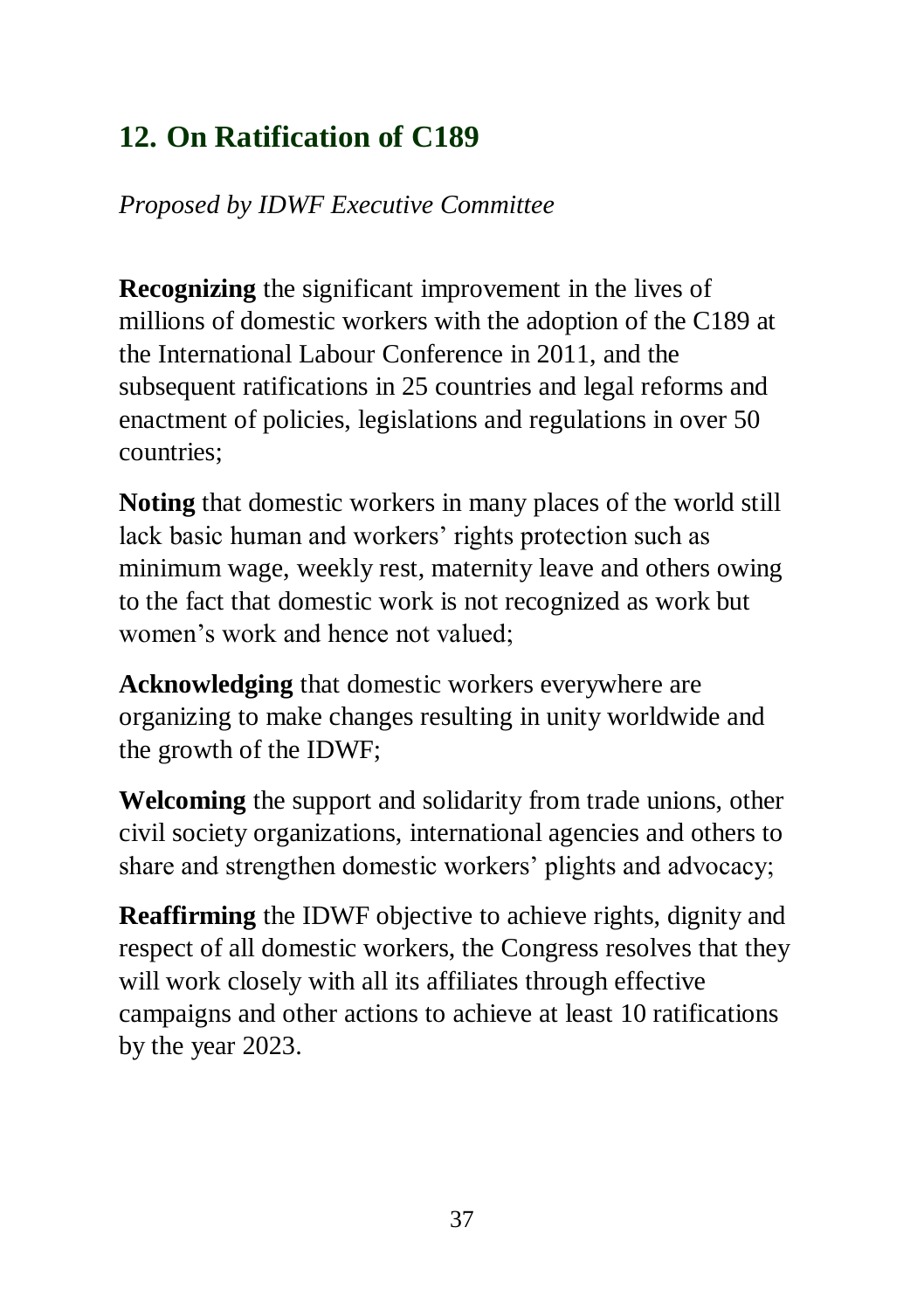# **13. Consolidating the Base of the IDWF and its Affiliates**

*Proposed by Self-Employed Women Association (SEWA), India*

**Recognizing** the core of the unions affiliated to the IDWF is the membership of domestic workers;

**Whereas** the solidarity of the members has to be built up and sustained;

**Understanding** that the local units form the base of the union organisations;

#### **It is resolved that in the coming years:**

- The IDWF promotes and implement measures to assist affiliates with knowledge and skills to build local units among the membership;
- Trains members in ways to sustain these units, maintaining records and developing a rotation of leadership; and
- Activates a true process of democratic participation from below where members participate actively and collectively with a sense of sisterhood and a workers consciousness.

**Resolves** to build a wider awareness about the informal sector and its issues among the domestic workers.

**Commits** to promoting alliances of the domestic workers with other workers in the informal sector.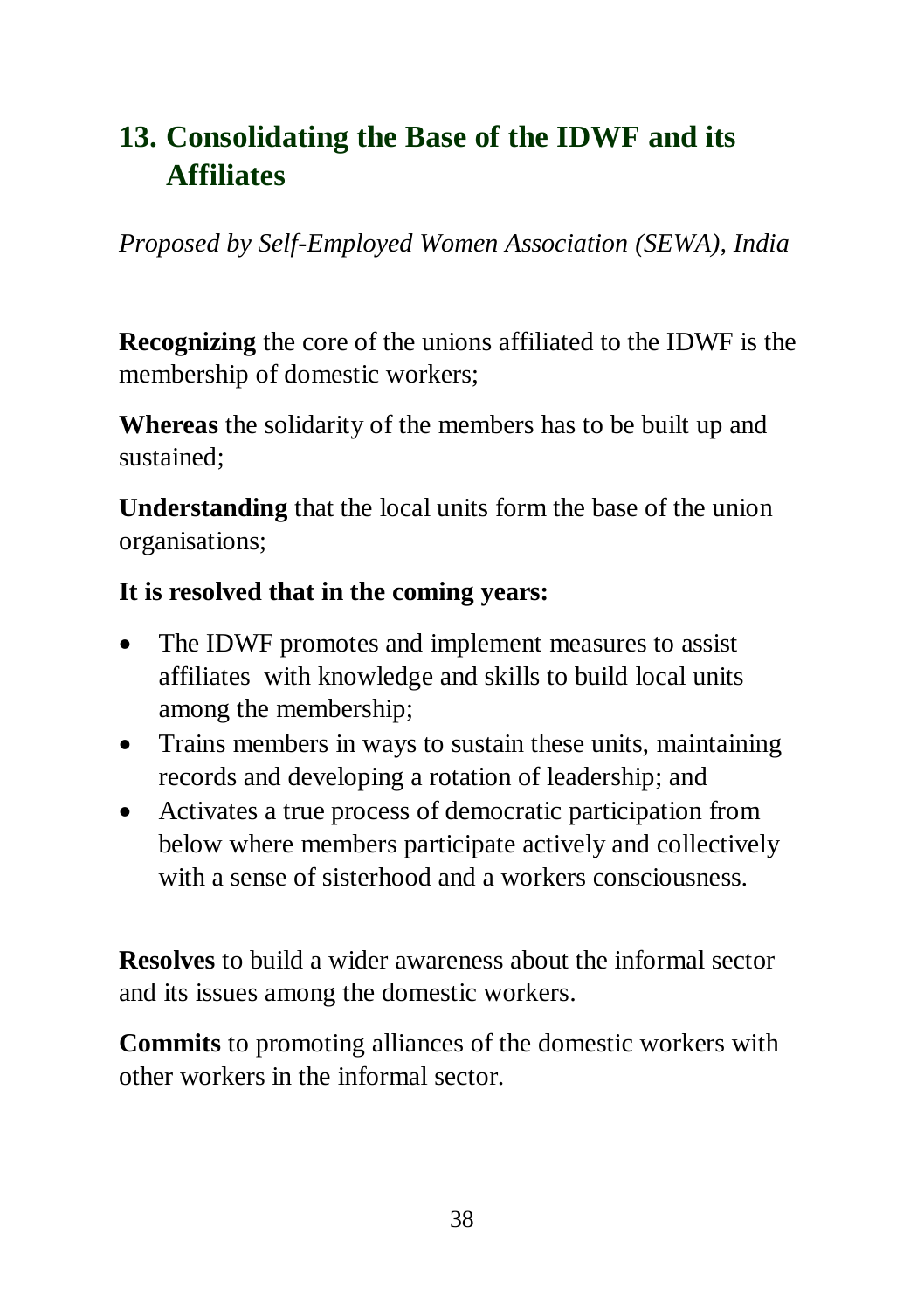# **14. Focusing on the Role of the State in Protecting the Rights of Domestic Workers**

*Proposed by Self-Employed Women Association (SEWA), India*

**Recognizing** that domestic workers are in an employment relationship;

**Aware** that domestic workers may work in two or more households with multiple employers;

**Cognizant** of the fact that in countries even with large populations of domestic workers, the labour laws neither exist nor being implemented rendering domestic workers without rights and social security;

**Enthused** by the advances made by some domestic workers to negotiate with employers for better conditions of work through the My Fair Home Campaign;

**Encouraged** by the positive reaction of some employers to the demands of the workers;

**Resolves** that the IDWF and its affiliates to work together to

- Call upon governments to be proactive in enacting legislations, developing safeguards for the domestic workers and subsidizing the social security benefits of this sector;
- To implement campaigns such as the My Fair Home campaign to encourage and advance the demands on employers to contribute towards the social security of the worker.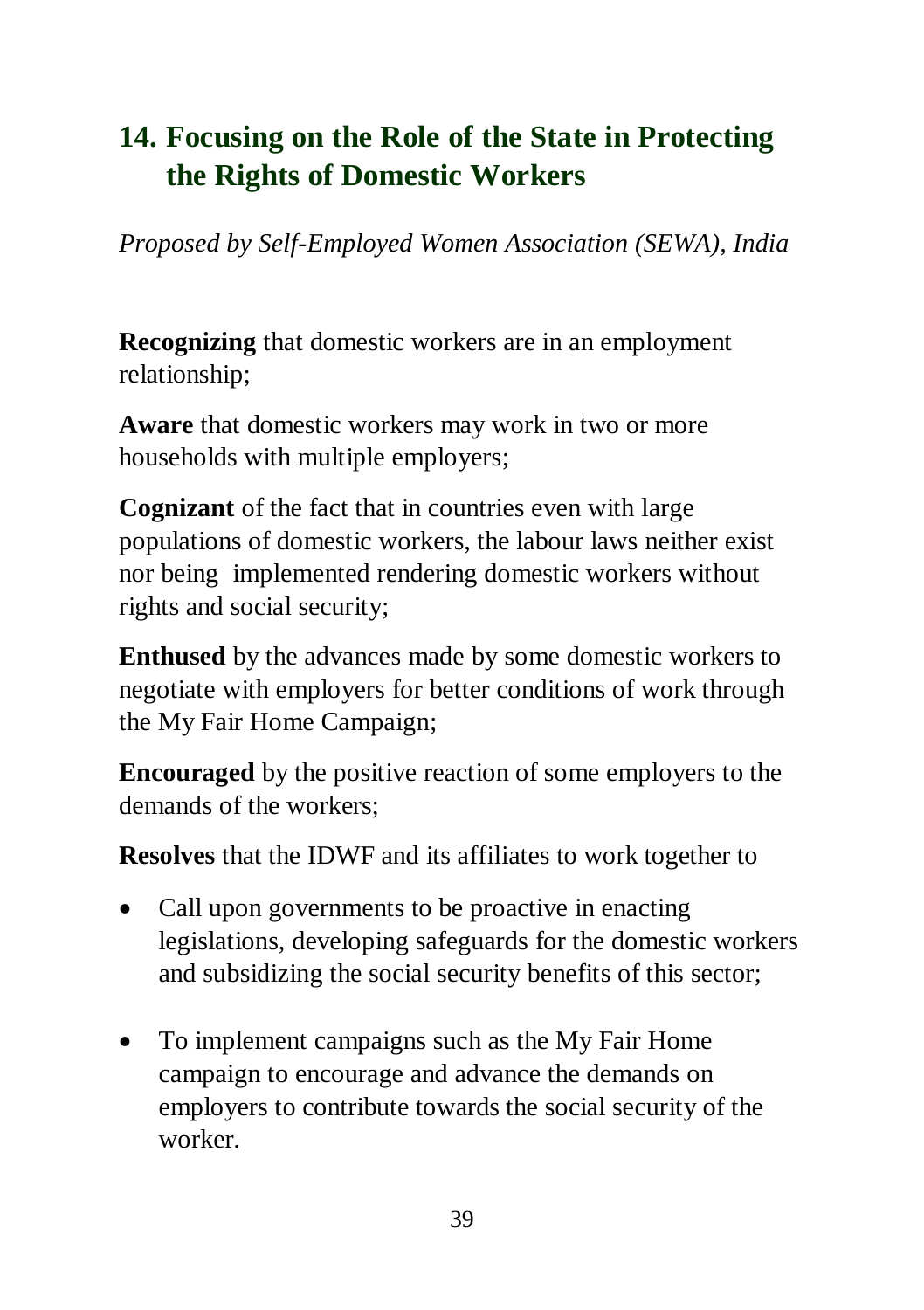# **15. On Solidarity with the Labour Movement through Collaboration Especially with the Informal Sector**

*Proposed by Self-Employed Women Association (SEWA), India*

**Acknowledging** that the domestic workers fall under the informal sector with many have worked in various trades within the informal sector;

**Recognizing** that the informal sector workers form the majority of the workforce in many parts of the world, especially in Asia, Africa and Latin America, is growing;

**Concerning** about the fact that labour law in the world focuses on the formal sector workers leaving workers in the informal sector for the major part are unprotected:

**Resolving** that the IDWF will prioritize its objective as stipulated in its Constitution article 2.6 that reads: "to build solidarity with the labour movement and collaborate with trade unions and allies across sectors, especially with other informal and precarious workers organizations at all levels.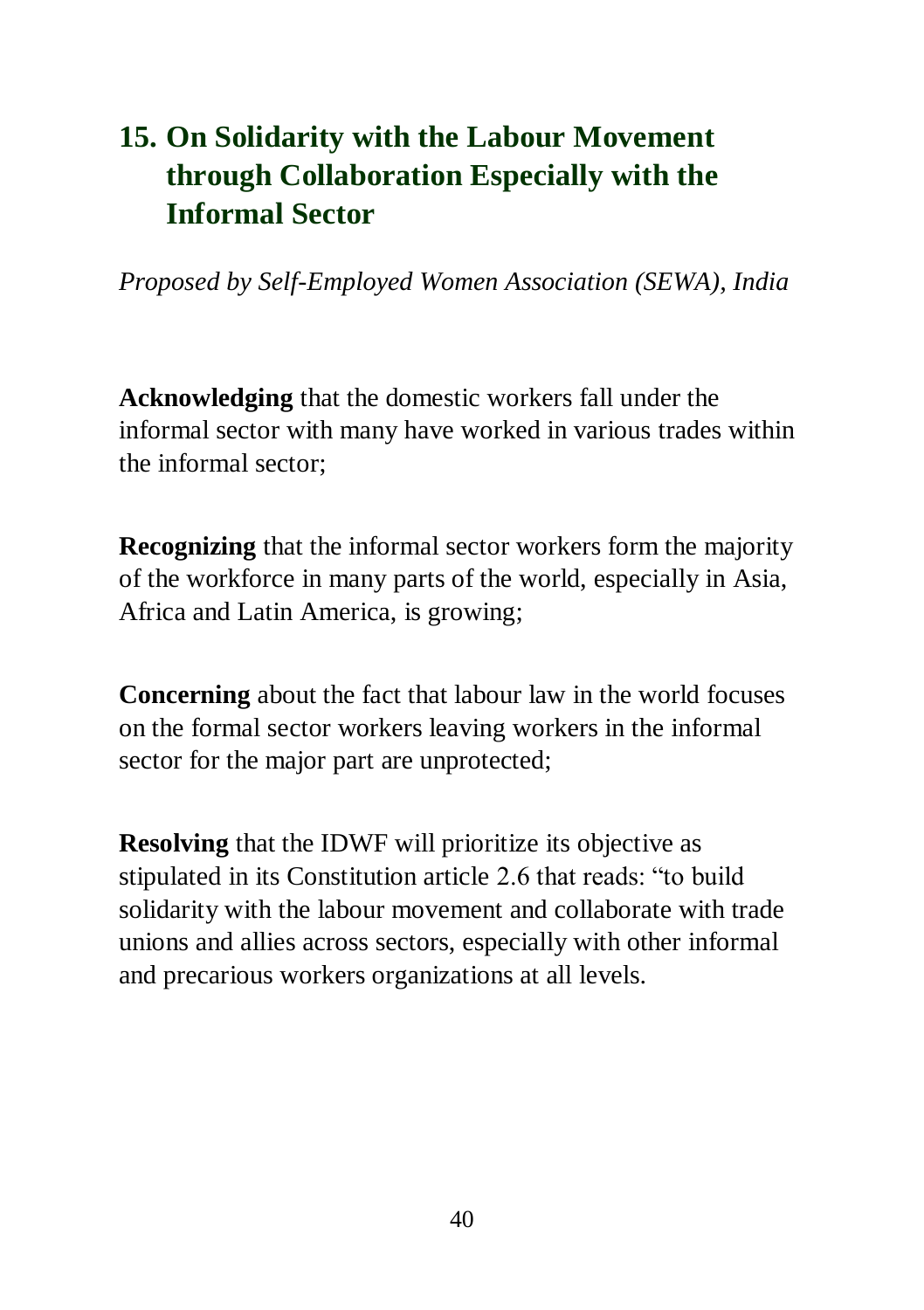# **16. A Sustainability Strategy for IDWF**

*Proposed by IDWF Executive Committee*

#### **The 2nd IDWF Congress**

**Realizes** the crucial importance of sound finances for domestic workers organizations at all levels. Domestic workers are at the bottom of income earners and are struggling to maintain their own organizations at local and national level. Many members of IDWF are found in low-income countries.

**Realizes** that there are different sources of income for IDWF and its affiliates, namely income from affiliations fees and income from project funding and other donations.

**Acknowledges** that self-sustainability of IDWF and its affiliates, based on membership dues, cannot be reached in the near future although it will remain a long-term goal.

**Acknowledges** therefore that IDWF and its affiliates will rely on additional income by donations for activities and projects.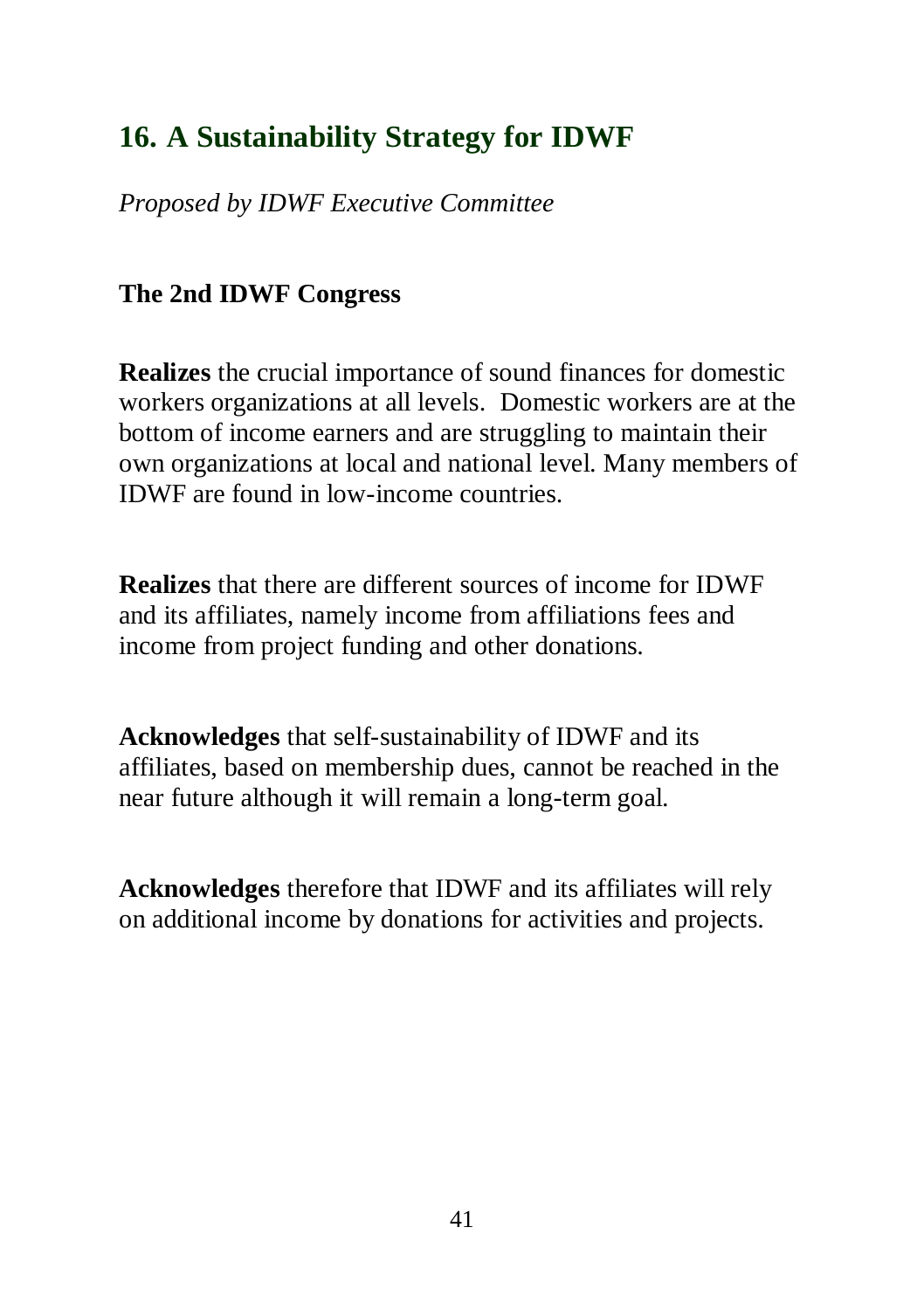#### **Affiliation fees and other sources of income**

**Acknowledges** the following principles of affiliation fees in IDWF:

- Affiliation fees are the basis for a democratic, independent workers' organization
- Affiliation fees should be ideally the main source of funding, covering all costs of democratically agreed operations of IDWF and thus ensuring the sustainability of IDWF
- Affiliation fees contribute to the IDWF objective in Article 2.1 of the Constitution: "The objective(s) of the IDWF shall be to help build strong, democratic and accountable domestic/household workers' organizations which protect domestic/household workers' rights everywhere."

**Acknowledges** the following principles for other sources of income:

- Generating income for IDWF and its affiliates through greater contribution from the affiliates who are more financially established, project funding and other donations.
- Need for raising money from donor organizations as an additional source of income for IDWF and its affiliates. Fundraising is not only an obligation of the IDWF leadership but also a responsibility of IDWF affiliates.

#### **Based on the above, the 2nd IDWF Congress**

**Determines** that developing sustainability strategies will be one of the priorities for the next 5 years in IDWF.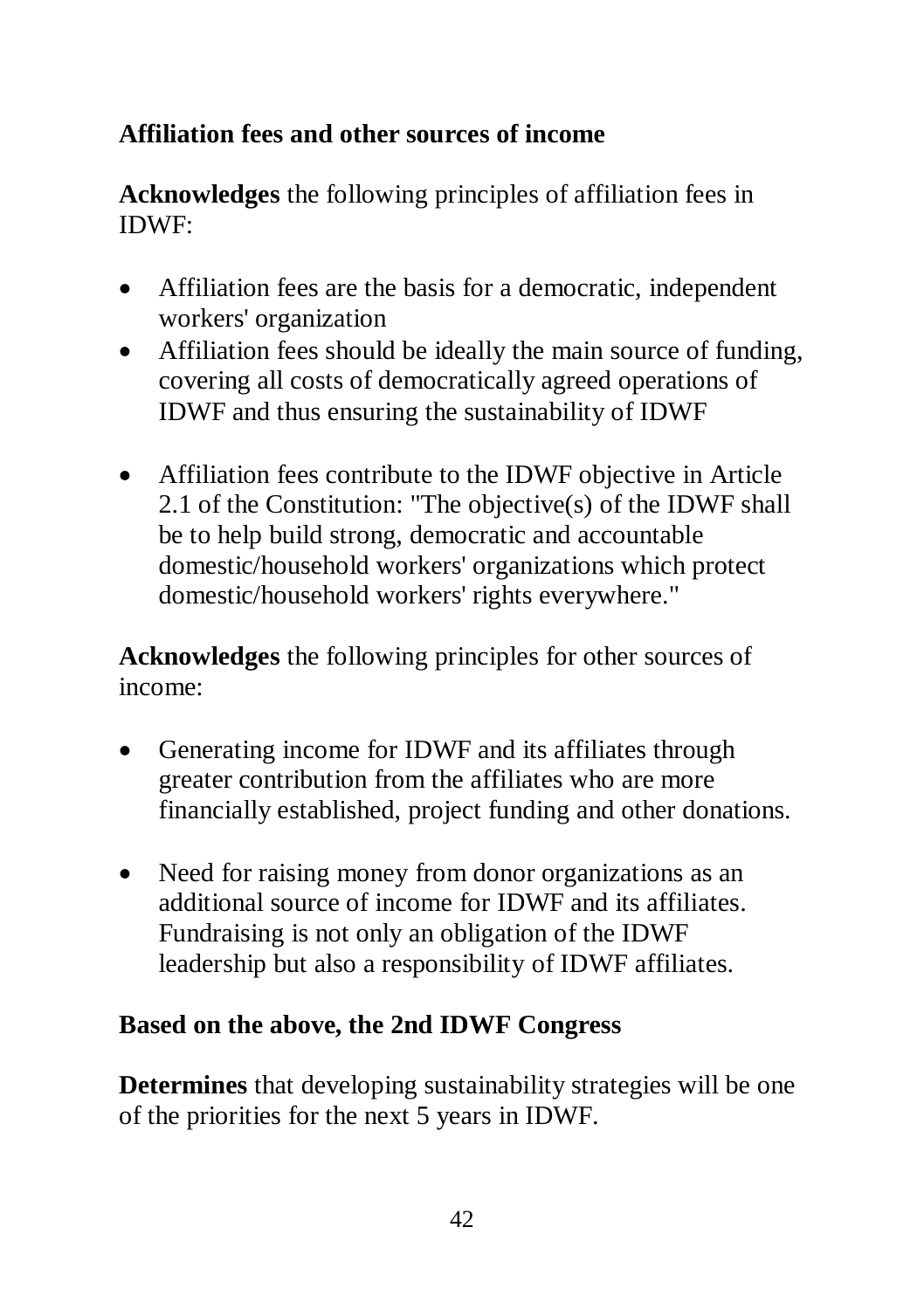#### **Adopts the following Action Plan towards a sustainability strategy for IDWF and affiliates:**

#### **1. Improving Financial Systems**

- The IDWF ExCo will design and implement a 3-5-year project which assists affiliates – through capacity building to improve their financial systems and increase their income through various sources, among them membership fees. The project will include a substantial number of affiliates in Africa, Asia, Latin America and the Caribbean.
- The project will include the development of a new system for the calculation and collection of IDWF affiliation fees, which has broad acceptance amongst its affiliates and which should be ready for adoption at the Congress in 2023.

#### **2. Improving Income of IDWF and its affiliates until 2023**

- IDWF affiliates are committed to increase their contribution (affiliation fees), so that IDWF income through affiliation fees will comprise 5% of the total income by 2023.
- The IDWF ExCo will ensure sound financial management, including spending resources strategically.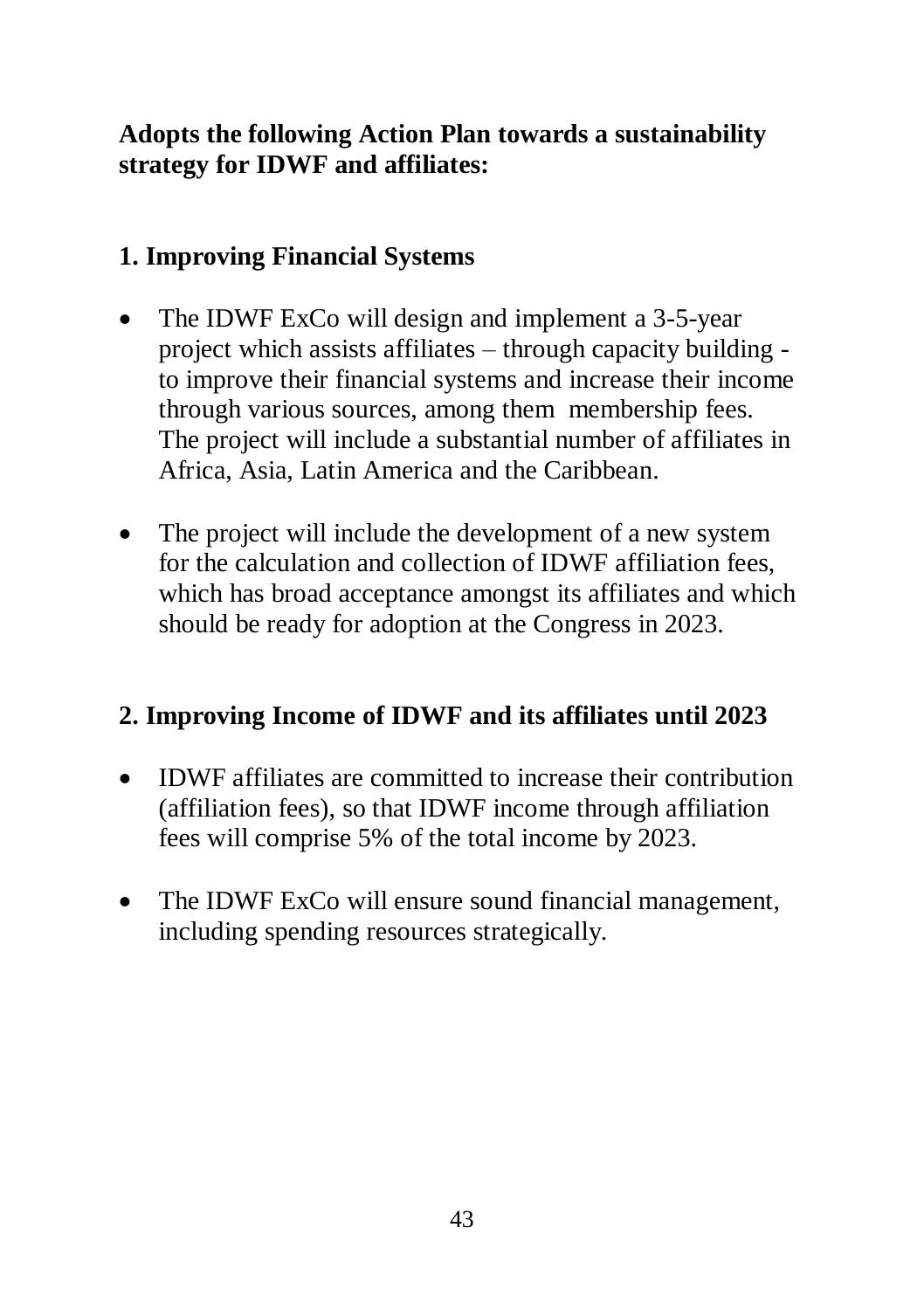#### **3. IDWF Sustainability Fund**

- The IDWF will create a sustainability fund in order to increase the financial stability of IDWF.
- The sustainability fund will be generated from greater contribution from affiliates who are more financially established, donations and project reserves. The IDWF will publish a separate report on the sustainability fund including sources of incomes annually.
- The IDWF ExCo will be responsible to set up the sustainability fund and operationalize it by the end of 2020; with definition of its objective, principles and methods on donation collection and spending.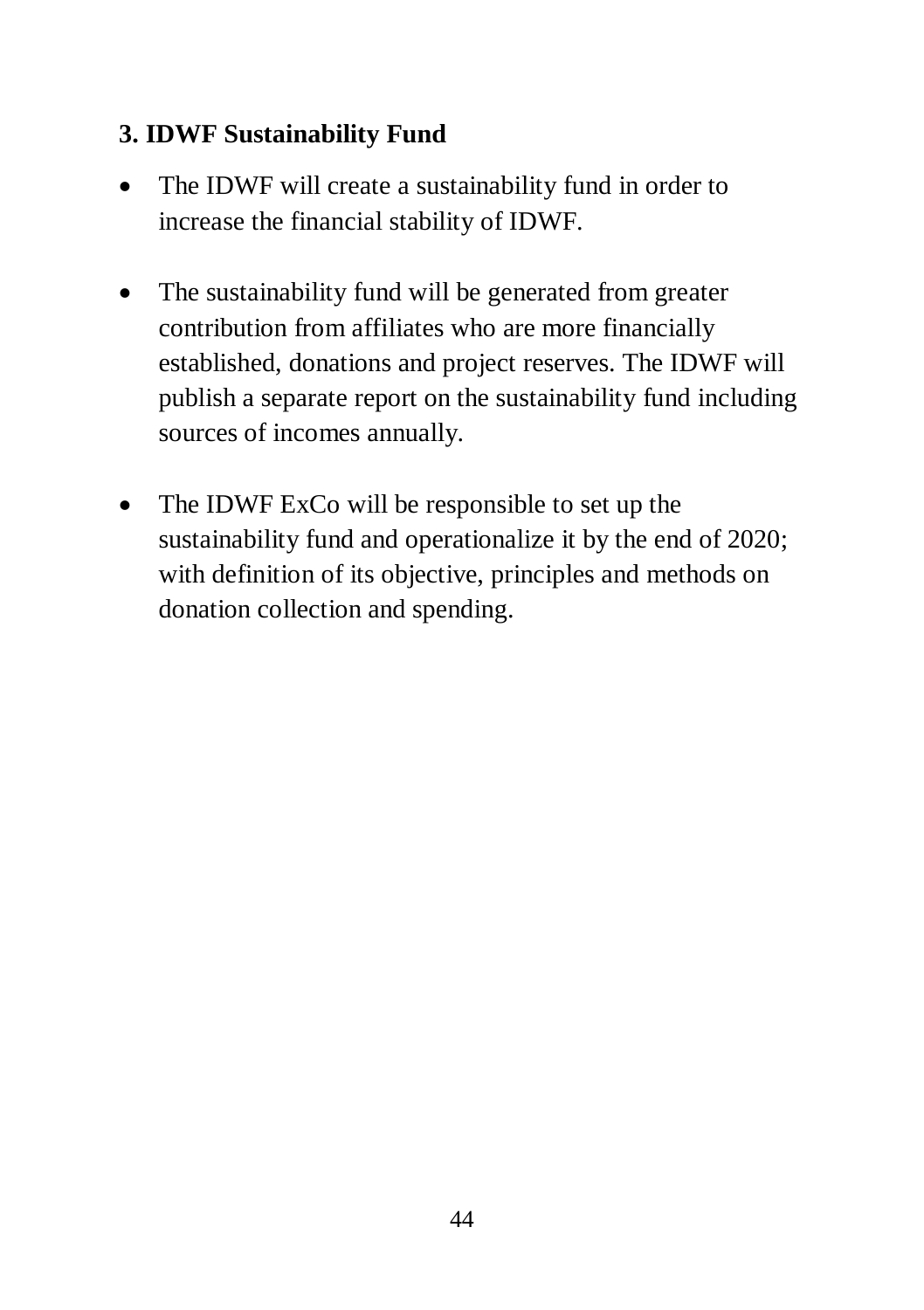# **17. Emergency Resolution (1): In support of Central American migrants and condemning the US government border militarization**

*Proposed by IDWF affiliates in Latin America and North America* 

**The IDWF stands** in solidarity with women, children, men, and families of Central America as they seek to build lives of dignity and security, in their home countries, and as migrants deserving of refugee abroad.

**The IDWF echoes** the demands of its North America affiliates the UDWA and NDWA – as well as the broader labor and immigrant rights movements in the United States, that migration is a human right. IDWF stands in solidarity with the majority of American citizens who reject hate and discrimination, oppose their government's policies and welcome all refugees

**The IDWF calls** on the US government, and all governments in the region, to uphold their treaty obligations to respect the right to seek refuge, and to protect the human and labor rights inherent to all people

**The IDWF calls** on the US government to end the detention of migrants and refugees, stop propping up repressive governments in Central America, to reunite all children and families separated by immigration authorities, to cease the deportations, de-fund the for-profit detention machine, and de-militarize the southern border.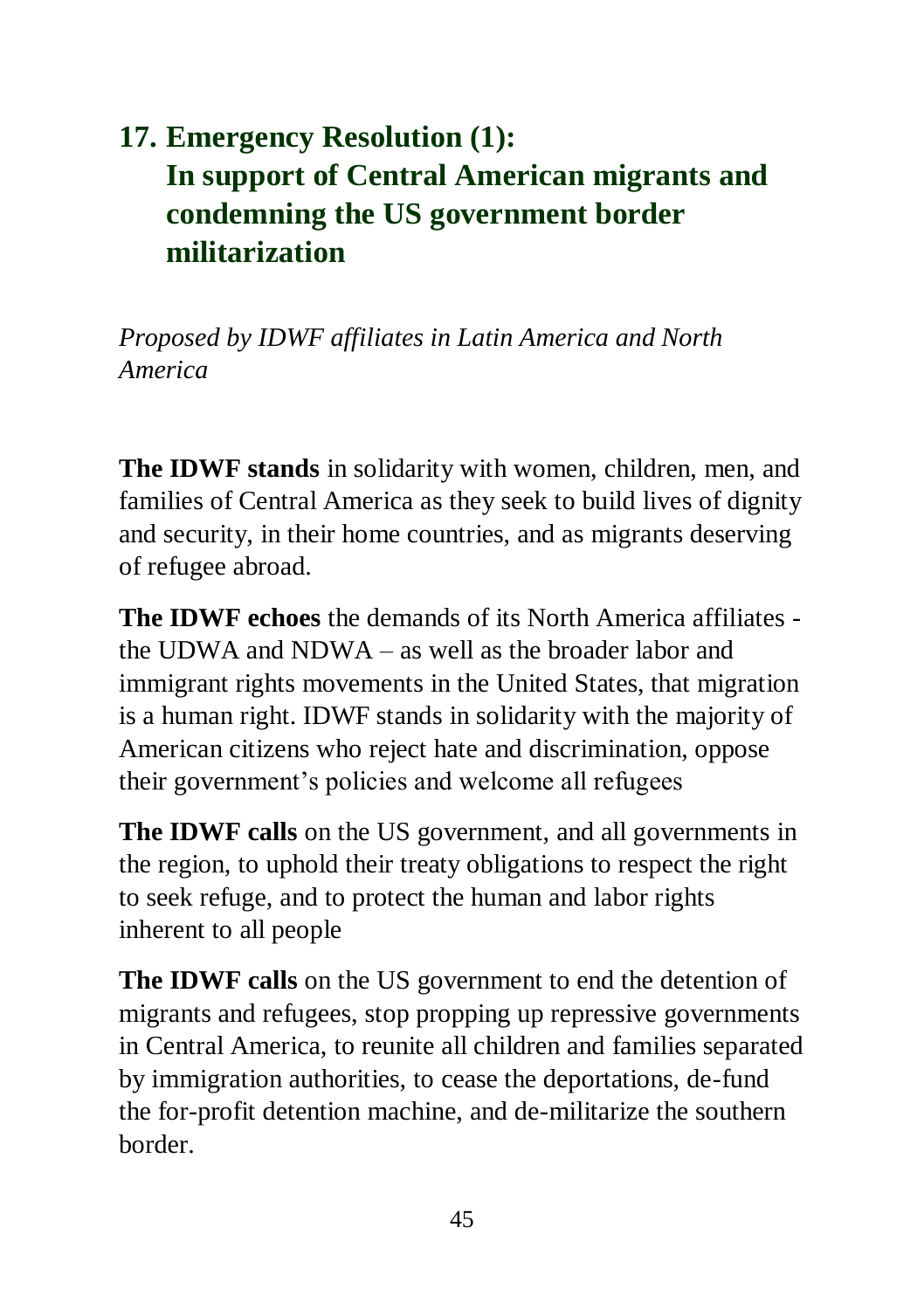#### **SPONSORED BY:**

UDWA, United Domestic Workers of America – USA

#### **COSPONSORED BY:**

ASTRADOMES, Asociación de Trabajadoras Domésticas, Carmen Cruz Presidenta – COSTA RICA;

SINACTRAHO, Sindicato Nacional de Trabajadores y Trabajadoras del Hogar – MEXICO;

RMEHAC, Red de Mujeres Empleadas del Hogar A.C. – MEXICO;

**SIMUTHRES** Sindicato de Trabajadoras del Hogar Remuneradas Salvadoreñas – EL SALVADOR;

NDWA, National Domestic Workers Alliance – USA;

FETRADOMOV,| Federacion de Trabajadoras Domesticas y Oficios Varios de Nicaragua – NICARAGUA;

SINTRADOMGRA, Sindicato de Trabajadoras Domesticas de Granada – NICARAGUA;

SITRADOMSA, Sindicato de Trabajadoras Domesticas, Similares, y a Cuenta Propia – GUATEMALA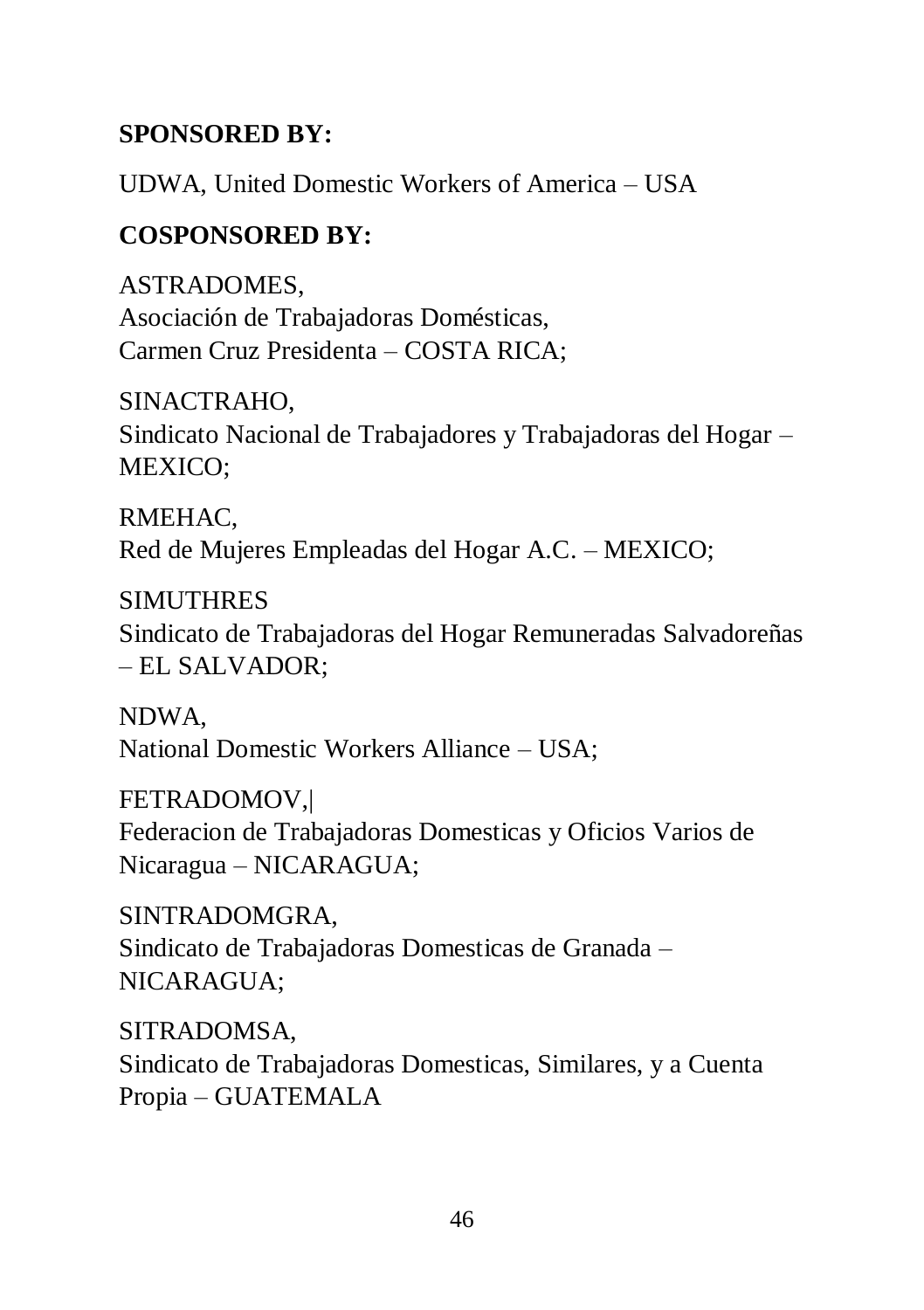# **18. Emergency Resolution (2): On Solidarity with the Working Class in Brazil**

*Proposed by Federação Nacional das Trabalhadoras Domésticas (FENATRAD), Brazil*

**Whereas**, Brazil has just elected a President of neo-fascist, sexist, racist and anti-worker tendencies representing a real risk to human and labor rights of the working class and especially those that are contemplated in the Convention 189 for domestic workers.

#### **It is resolved that IDWF and its affiliated organizations commit to:**

- The IDWF congress releases a statement to the Brazilian government to express our deepest concert and to demand for respect of human and trade union rights.
- Participate in solidarity actions with the working class in Brazil and with Lula abroad, together with the International Trade Union Confederation, the Trade Union Confederation of the Americas, Global Unions Federations, and national trade union centers, and other allies.
- To call upon the ILO and UN to closely monitor the situation of trade union and human rights.